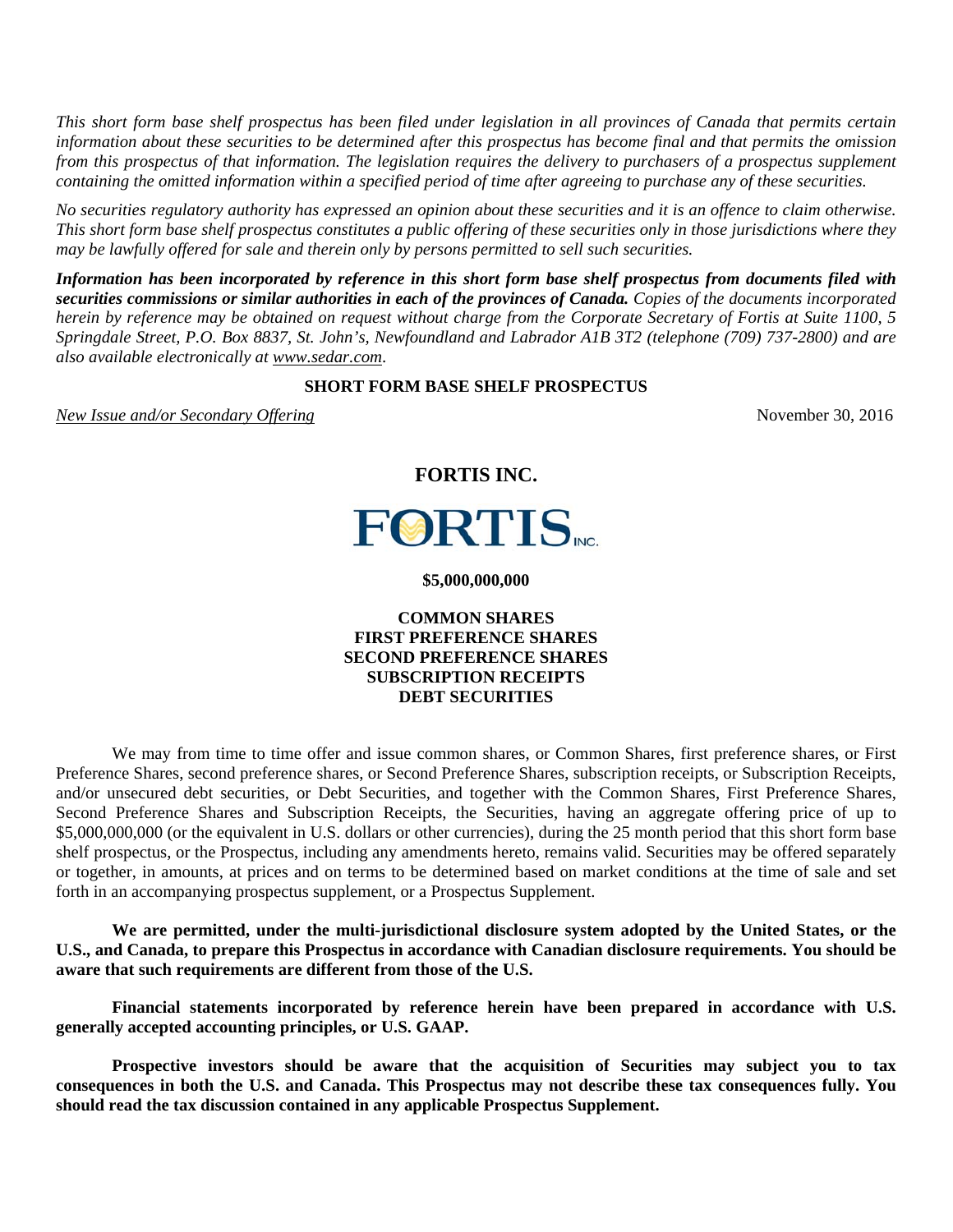**Your ability to enforce civil liabilities under U.S. federal securities laws may be affected adversely because our company is incorporated under the laws of the Province of Newfoundland and Labrador, Canada, some of our officers and directors and some of the experts named in this Prospectus are non-U.S. residents, and some of our assets and some of the assets of those officers, directors and experts may be located outside of the U.S.** 

## **THESE SECURITIES HAVE NOT BEEN APPROVED OR DISAPPROVED BY THE U.S. SECURITIES AND EXCHANGE COMMISSION, OR THE SEC, NOR HAS THE SEC PASSED UPON THE ADEQUACY OR ACCURACY OF THIS PROSPECTUS. ANY REPRESENTATION TO THE CONTRARY IS A CRIMINAL OFFENSE.**

## **No underwriter or dealer has been involved in the preparation of, or has performed any review of, this Prospectus.**

The specific variable terms of any offering of Securities will be set out in the applicable Prospectus Supplement including, where applicable: (a) in the case of Common Shares, the number of shares offered and the offering price (or the manner of determination thereof if offered on a non-fixed price basis); (b) in the case of First Preference Shares and Second Preference Shares, the designation of the particular series, the number of shares offered, the offering price (or the manner of determination thereof if offered on a non-fixed price basis), the currency or currency unit for which such shares may be purchased, any voting rights, any rights to receive dividends, any terms of redemption, any conversion or exchange rights and any other specific terms; (c) in the case of Subscription Receipts, the offering price (or the manner of determination thereof if offered on a non-fixed price basis), the procedures for the exchange of Subscription Receipts for Common Shares, First Preference Shares, Second Preference Shares or Debt Securities, as the case may be, and any other specific terms; and (d) in the case of Debt Securities, the designation of the Debt Securities, the aggregate principal amount of the Debt Securities being offered, the currency or currency unit in which the Debt Securities may be purchased, authorized denominations, any limit on the aggregate principal amount of the Debt Securities of the series being offered, the issue and delivery date, the maturity date, the offering price (at par, at a discount or at a premium), the interest rate or method of determining the interest rate, the interest payment date(s), any conversion or exchange rights that are attached to the Debt Securities, any redemption provisions, any repayment provisions and any other specific terms. A Prospectus Supplement may include other specific variable terms pertaining to the Securities that are not within the alternatives and parameters described in this Prospectus.

All shelf information permitted under applicable laws to be omitted from this Prospectus will be contained in one or more Prospectus Supplements that will be delivered to purchasers together with this Prospectus. Each Prospectus Supplement will be incorporated by reference into this Prospectus for the purposes of securities legislation as of the date of the Prospectus Supplement and only for the purposes of the distribution of the Securities to which the Prospectus Supplement pertains.

We may sell the Securities to or through underwriters or dealers purchasing as principals and may also sell the Securities to one or more purchasers directly subject to obtaining any required exemptive relief or through agents. The Prospectus Supplement relating to a particular offering of Securities will identify each underwriter, dealer or agent, if any, engaged by us in connection with the offering and sale of Securities and will set forth the terms of the offering of such Securities, the method of distribution of such Securities including, to the extent applicable, the proceeds to us, and any fees, discounts or any other compensation payable to underwriters, dealers or agents and any other material terms of the plan of distribution. Securities may be sold from time to time in one or more transactions at a fixed price or fixed prices, or at non-fixed prices. If offered on a non-fixed price basis, Securities may be offered at market prices prevailing at the time of sale or at prices to be negotiated with purchasers at the time of sale, which prices may vary between purchasers and during the period of distribution. If Securities are offered on a non-fixed price basis, the underwriters', dealers' or agents' compensation will be increased or decreased by the amount by which the aggregate price paid for Securities by the purchasers exceeds or is less than the gross proceeds paid by the underwriters, dealers or agents to us. See "Plan of Distribution".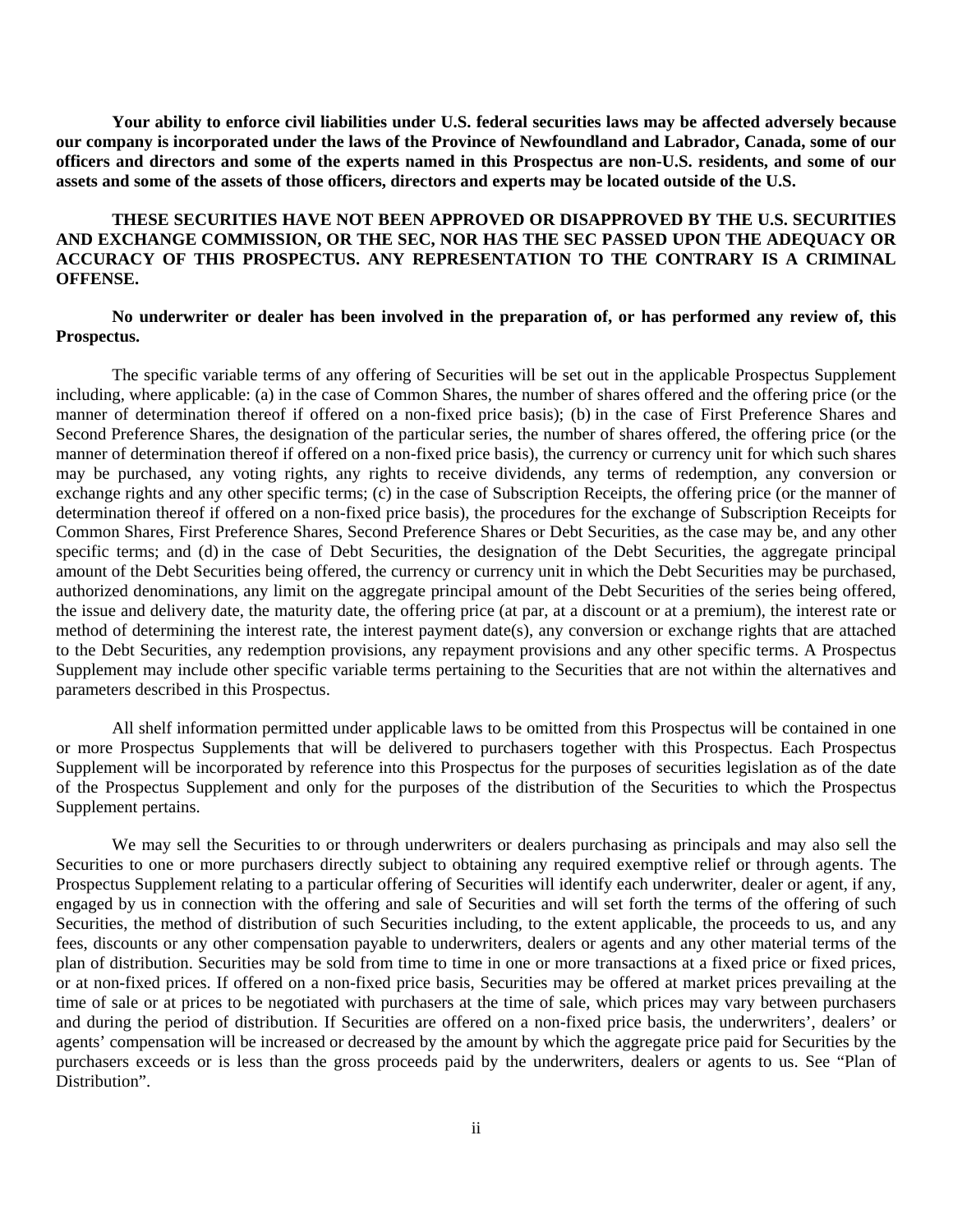This Prospectus also qualifies the distribution of Securities by certain of our securityholders, including one or more of our wholly owned subsidiaries, or each a Selling Securityholder. One or more Selling Securityholders may sell Securities to or through underwriters or dealers purchasing as principals and may also sell the Securities to one or more purchasers directly, through statutory exemptions, or through agents designated from time to time. See "Plan of Distribution" and "Selling Securityholders".

Our Common Shares, First Preference Shares, Series F, First Preference Shares, Series G, First Preference Shares, Series H, First Preference Shares, Series I, First Preference Shares, Series J, First Preference Shares, Series K and First Preference Shares, Series M are listed on the Toronto Stock Exchange, or TSX, under the symbols "FTS", "FTS.PR.F", "FTS.PR.G", "FTS.PR.H", "FTS.PR.I", "FTS.PR.J", "FTS.PR.K" and "FTS.PR.M", respectively. Our Common Shares are listed on the New York Stock Exchange, or NYSE, under the symbol "FTS". **There is currently no market through which the First Preference Shares, Second Preference Shares, Subscription Receipts or Debt Securities may be sold and purchasers may not be able to resell any First Preference Shares, Second Preference Shares, Subscription Receipts or Debt Securities purchased under this Prospectus. This may affect the pricing of such Securities in the secondary market, the transparency and availability of trading prices, the liquidity of such Securities and the extent of issuer regulation. See the "Risk Factors" section of the applicable Prospectus Supplement.** 

This Prospectus does not qualify for issuance Debt Securities in respect of which the payment of principal and/or interest may be determined, in whole or in part, by reference to one or more underlying interests including, for example, an equity or debt security, a statistical measure of economic or financial performance including, but not limited to, any currency, consumer price or mortgage index, or the price or value of one or more commodities, indices or other items, or any other item or formula, or any combination or basket of the foregoing items. For greater certainty, this Prospectus may qualify for issuance Debt Securities in respect of which the payment of principal and/or interest may be determined, in whole or in part, by reference to published rates of a central banking authority or one or more financial institutions, such as a prime rate or bankers' acceptance rate, or to recognized market benchmark interest rates such as LIBOR, EURIBOR or a U.S. federal funds rate.

Subject to applicable laws, in connection with any offering of Securities, the underwriters, dealers or agents may over-allot or effect transactions which stabilize or maintain the market price of the Securities at levels other than those which may prevail on the open market. Such transactions, if commenced, may be interrupted or discontinued at any time. See "Plan of Distribution".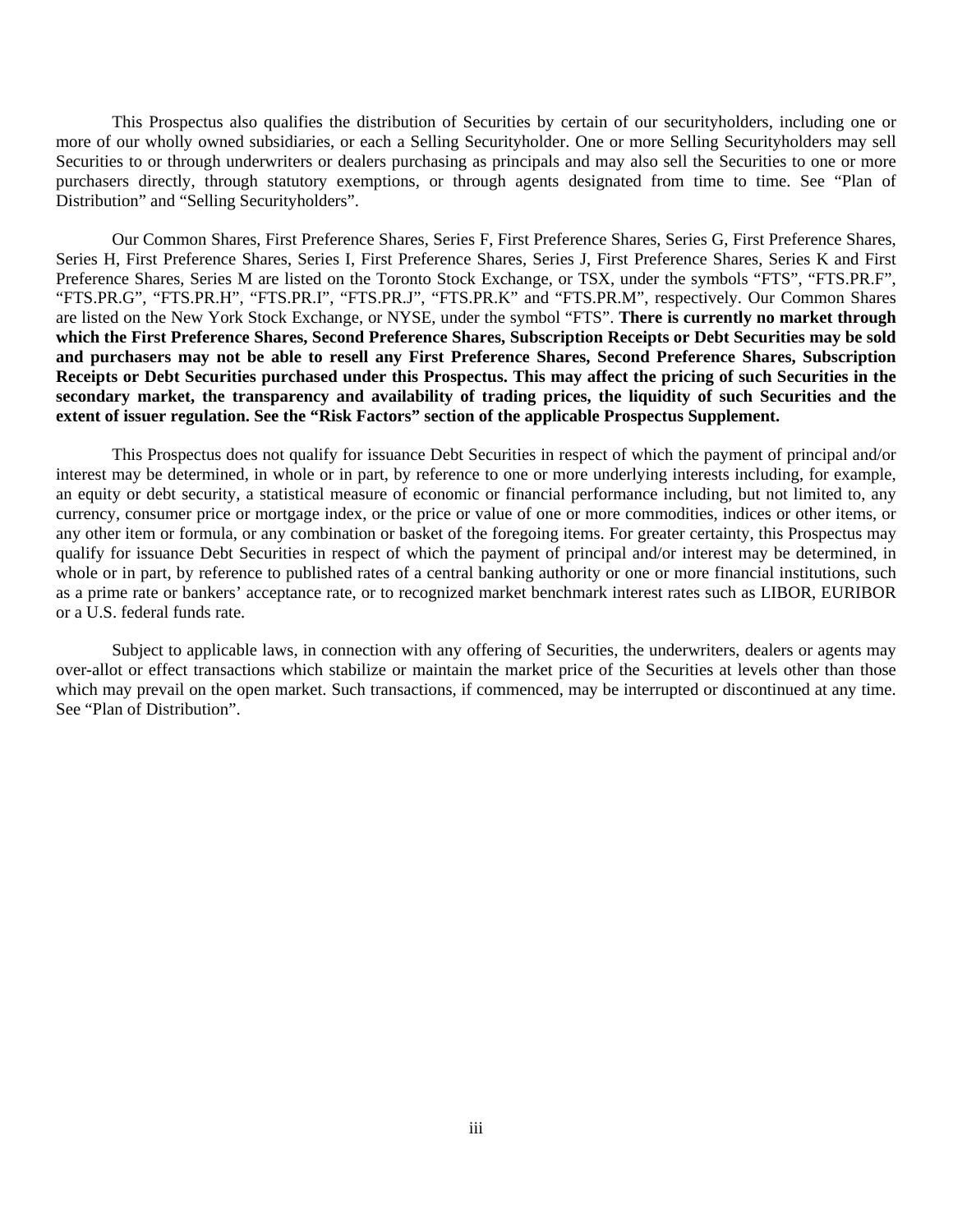# **TABLE OF CONTENTS**

| SPECIAL NOTE REGARDING FORWARD-            |  |
|--------------------------------------------|--|
|                                            |  |
| DOCUMENTS FILED AS PART OF THE             |  |
| REGISTRATION STATEMENT 4                   |  |
| DOCUMENTS INCORPORATED BY                  |  |
|                                            |  |
| WHERE YOU CAN FIND ADDITIONAL              |  |
|                                            |  |
| PRESENTATION OF FINANCIAL                  |  |
|                                            |  |
| CURRENCY AND EXCHANGE RATE                 |  |
|                                            |  |
|                                            |  |
|                                            |  |
| EARNINGS COVERAGE RATIOS 9                 |  |
|                                            |  |
| <b>DESCRIPTION OF SECURITIES OFFERED10</b> |  |

| CHANGES IN SHARE AND LOAN CAPITAL     |  |
|---------------------------------------|--|
|                                       |  |
|                                       |  |
| TRADING PRICES AND VOLUMES 19         |  |
|                                       |  |
|                                       |  |
| SELLING SECURITYHOLDERS 22            |  |
| <b>CERTAIN INCOME TAX</b>             |  |
|                                       |  |
|                                       |  |
|                                       |  |
|                                       |  |
| PURCHASERS' STATUTORY AND             |  |
|                                       |  |
| ENFORCEABILITY OF CIVIL LIABILITIES26 |  |
|                                       |  |
| CERTIFICATE OF FORTIS INC. C-1        |  |
|                                       |  |

#### **Page Page**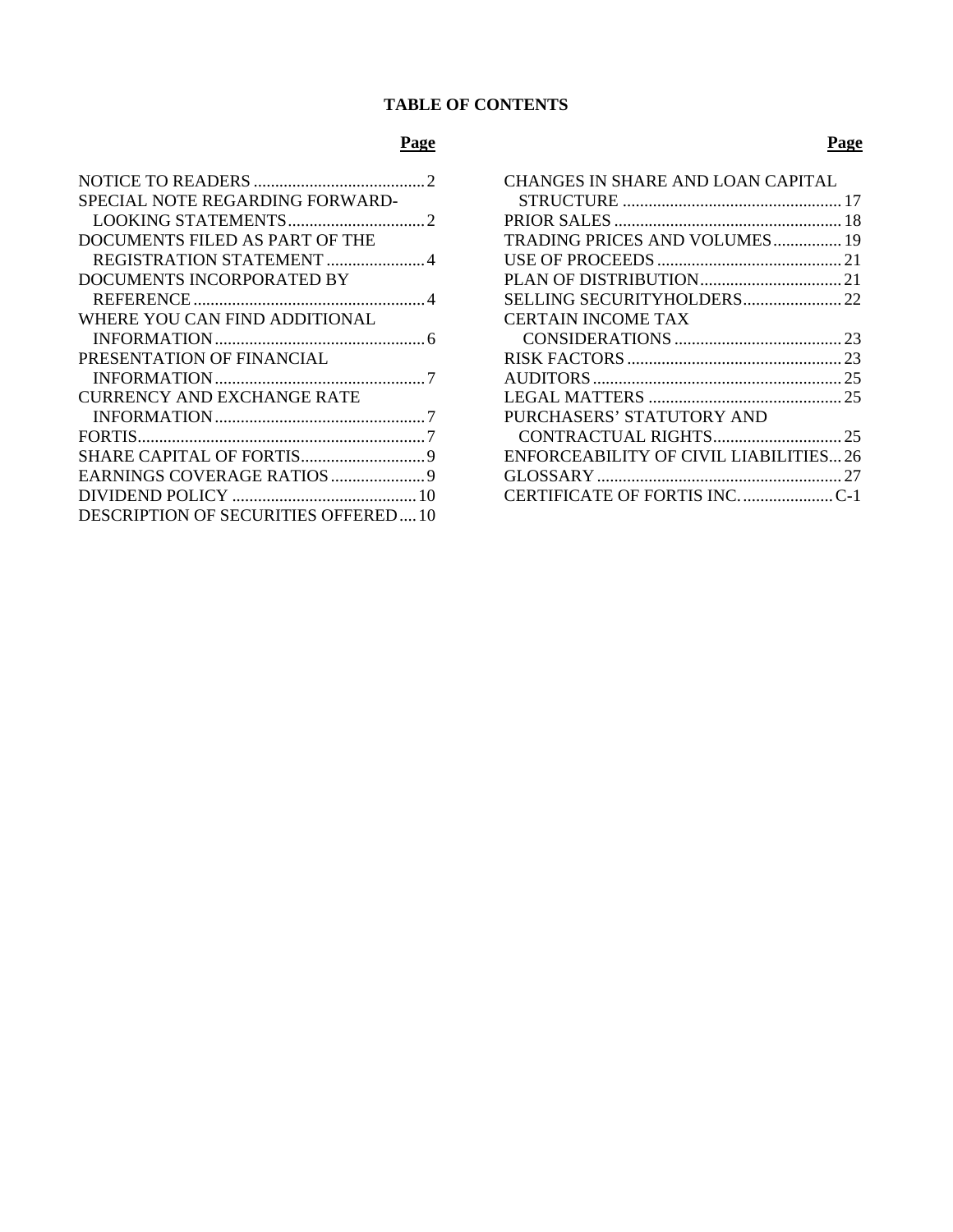#### **NOTICE TO READERS**

Investors should rely only on the information contained in or incorporated by reference in this Prospectus or any applicable Prospectus Supplement. We have not authorized anyone to provide investors with different or additional information. We are not making an offer of Securities in any jurisdiction where the offer is not permitted by law. Prospective investors should not assume that the information contained in or incorporated by reference in this Prospectus or any applicable Prospectus Supplement is accurate as of any date other than the date on the front of the applicable Prospectus Supplement.

Unless we have indicated otherwise, or the context otherwise requires, references in this Prospectus to "Fortis", "we", "us" and "our" refer to Fortis Inc. and our consolidated subsidiaries.

## **SPECIAL NOTE REGARDING FORWARD-LOOKING STATEMENTS**

*Capitalized terms used but not otherwise defined in this "Special Note Regarding Forward-Looking Statements" have the meanings ascribed thereto under the heading "Glossary".* 

This Prospectus, including the documents incorporated herein by reference, contains "forward-looking information" within the meaning of applicable Canadian securities laws and "forward-looking statements" within the meaning of the *U.S. Private Securities Litigation Reform Act of 1995* (collectively referred to herein as "forward-looking information" or "forward-looking statements"). The forward-looking information reflects our current expectations regarding our future growth, results of operations, performance, business prospects and opportunities, based on information currently available. These expectations may not be appropriate for other purposes. All forward-looking information is given pursuant to the "safe harbour" provisions of applicable Canadian securities legislation. The words "anticipates", "assumes", "believes", "budgets", "can", "could", "estimates", "expects", "forecasts", "intends", "may", "might", "opportunity", "plans", "projects", "seeks", "schedule", "should", "target", "will", "would" and similar expressions are often intended to identify forward-looking information, although not all forward-looking information contains these identifying words. The forward-looking information reflects management's current beliefs and is based on information currently available to us.

The forward-looking information in this Prospectus, including the documents incorporated herein by reference, includes, but is not limited to, statements regarding: the expectation that the acquisition of ITC will be accretive to earnings per Common Share in the first full year following closing, excluding one-time acquisition-related expenses; the expectation that we will recognize additional acquisition-related expenses in the fourth quarter of 2016; targeted average annual dividend growth through 2021; the expected timing of filing of regulatory applications and receipt and outcome of regulatory decisions; our forecast midyear rate base for 2017 and the expectation that midyear rate base will increase from 2016 to 2021; forecast gross consolidated capital expenditures for 2016 and total capital spending through 2021; forecast gross consolidated capital expenditures for 2016 for certain of our subsidiaries, including ITC, FortisAlberta and UNS Energy; the nature, timing and expected costs of certain capital projects including, without limitation, expansion of the Tilbury LNG facility, including Tilbury 1A, the pipeline expansion to the Woodfibre LNG site, and additional opportunities including electric transmission, LNG and renewable-related infrastructure and generation; the expectation that our significant capital expenditure program will support continuing growth in earnings and dividends; the expectation that the acquisition of ITC will increase total capitalization, but will not have a significant impact on the percentage breakdown of our capital structure; the expectation that cash required to complete subsidiary capital expenditure programs will be sourced from a combination of cash from operations, borrowings under credit facilities, equity injections from us and long-term debt offerings; the expectation that maintaining the targeted capital structure of our regulated operating subsidiaries will not have an impact on its ability to pay dividends in the foreseeable future; the expectation that our subsidiaries will be able to source the cash required to fund our 2016 capital expenditure programs; the expected consolidated fixed-term debt maturities and repayments over the next five years, including at ITC; the expectation that the combination of available credit facilities and relatively low annual debt maturities and repayments will provide us with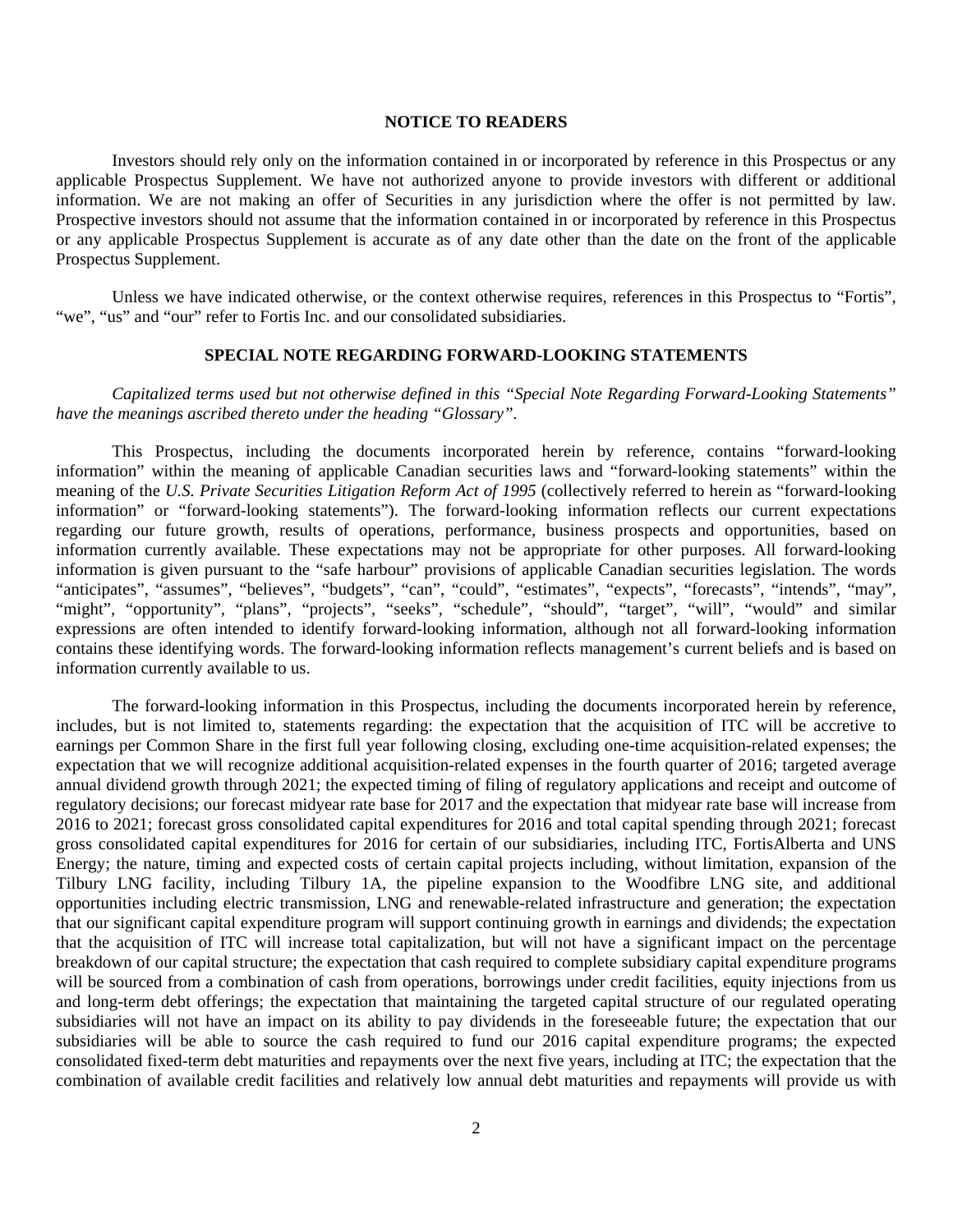flexibility in the timing of access to capital markets; the expectation that we will remain compliant with debt covenants throughout 2016; the intent of management to hedge future exchange rate fluctuations and monitor our foreign currency exposure; the expectation that FortisAlberta will recognize capital tracker revenue in 2016; Tucson Electric Power Company's expected share of mine reclamation costs; Central Hudson's estimated total remediation costs for manufactured gas plant sites; the estimated range of return on common shareholder's equity refunds and associated regulatory liabilities at ITC; the expectation that any liability from current legal proceedings will not have a material adverse effect on our consolidated financial position and results of operations; and the expectation that the adoption of certain future accounting pronouncements will not have a material impact on our consolidated financial statements.

The forecasts and projections that make up the forward-looking information included in this Prospectus are based on assumptions which include, but are not limited to: the realization of the anticipated benefits of the acquisition of ITC; our ability to successfully integrate the business and operations of ITC into our group of companies; our ability to retain key employees of ITC; the absence of undisclosed liabilities of ITC; the receipt of applicable regulatory approvals and requested rate orders, no material adverse regulatory decisions being received, and the expectation of regulatory stability; no material capital project and financing cost overrun related to any of our capital projects; the realization of additional opportunities including natural gas related infrastructure and generation; our Board of Directors exercising its discretion to declare dividends, taking into account our business performance and financial conditions; no significant variability in interest rates; no significant operational disruptions or environmental liability due to a catastrophic event or environmental upset caused by severe weather, other acts of nature or other major events; the continued ability to maintain the electricity and gas systems to ensure their continued performance; no severe and prolonged downturn in economic conditions; no significant decline in capital spending; sufficient liquidity and capital resources; the continuation of regulator-approved mechanisms to flow through the cost of natural gas and energy supply costs in customer rates; the ability to hedge exposures to fluctuations in foreign exchange rates, natural gas prices and electricity prices; no significant counterparty defaults; the continued competitiveness of natural gas pricing when compared with electricity and other alternative sources of energy; the continued availability of natural gas, fuel, coal and electricity supply; continuation and regulatory approval of power supply and capacity purchase contracts; the ability to fund defined benefit pension plans, earn the assumed long-term rates of return on the related assets and recover net pension costs in customer rates; no significant changes in government energy plans, environmental laws and regulations that may materially negatively affect our operations and cash flows; no material change in public policies and directions by governments that could materially negatively affect us and our subsidiaries; maintenance of adequate insurance coverage; the ability to obtain and maintain licences and permits; retention of existing service areas; the continued tax-deferred treatment of earnings from our Caribbean operations; continued maintenance of information technology infrastructure; continued favourable relations with First Nations; favourable labour relations; that we can reasonably assess the merit of and potential liability attributable to ongoing legal proceedings; and sufficient human resources to deliver service and execute the capital program.

The forward-looking information is subject to risks, uncertainties and other factors that could cause actual results to differ materially from historical results or results anticipated by the forward-looking information. Factors which could cause results or events to differ from current expectations include, but are not limited to: regulatory risk, including risks relating to pending and future changes in environmental regulations; interest rate risk, including the uncertainty of the impact that a continuation of a low interest rate environment may have on the ROE of our regulated utilities; the impact of fluctuations in foreign exchange rates; risk associated with the impact of less favorable economic conditions on our results of operations; risks associated with the continuation, renewal, replacement and/or regulatory approval of power supply and capacity purchase contracts; risks relating to energy prices; provincial, state and federal regulatory legislative decisions and actions; uncertainty related to the realization of some or all of the expected benefits of the acquisition of ITC; uncertainty regarding the outcome of regulatory proceedings of our utilities; risks relating to any potential downgrade of our credit ratings; risks relating to the Base Rate Complaints; risks relating to potential additional FERC challenges and FERC orders that could result in the ITC Regulated Operating Subsidiaries continuing to take Bonus Depreciation; operating and maintenance risks, including our limited experience in the independent FERC-regulated transmission industry; the risk that ITC will not be integrated successfully; risks relating to our ability to access capital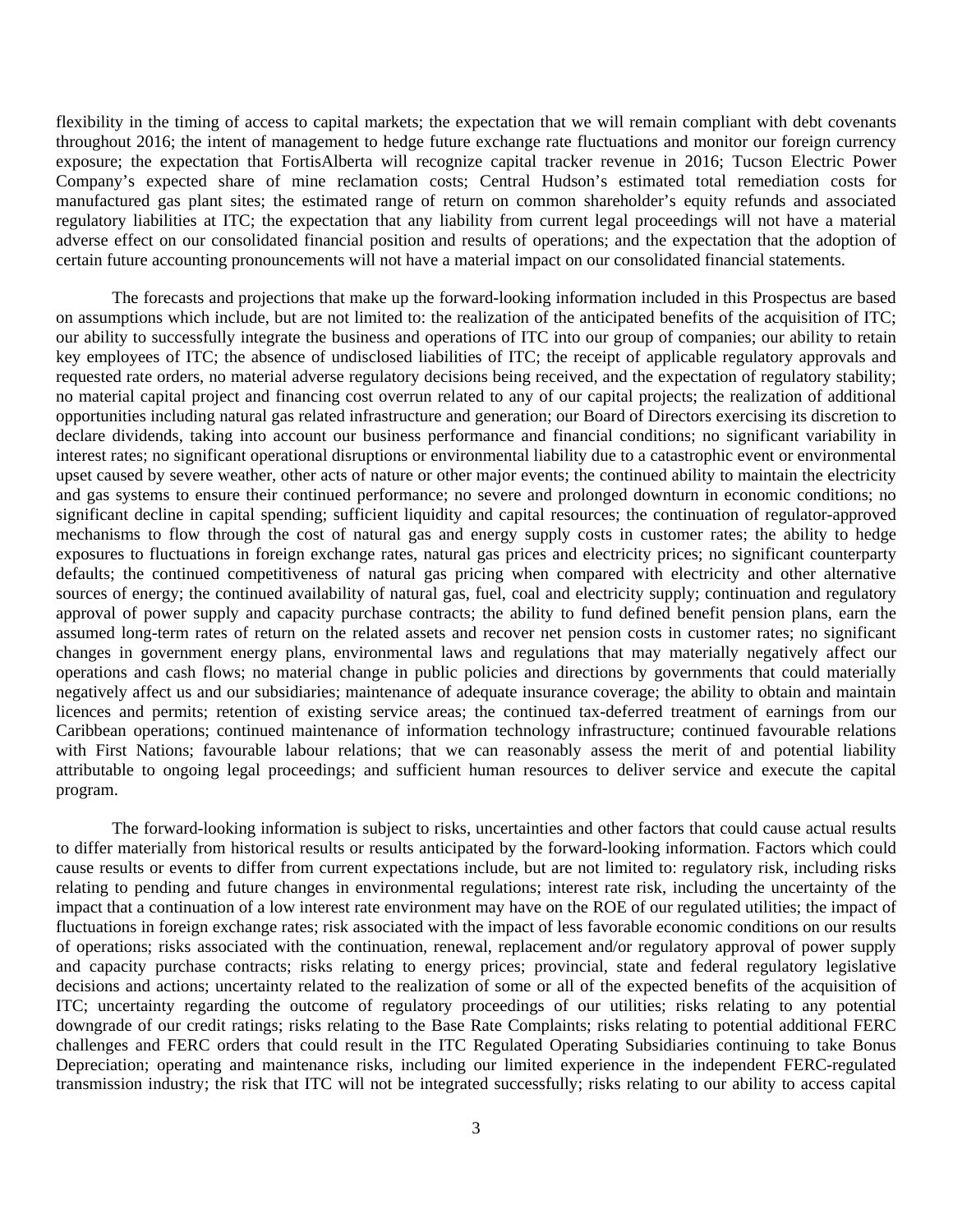markets on favourable terms or at all; the cost of debt and equity capital; risks associated with changes in economic conditions; changes in regional economic and market conditions which could affect customer growth and energy usage; risks relating to the impact of actual loads, forecasted loads, regional economic conditions, weather conditions, union strikes, labour shortages, material and equipment prices and availability; the performance of the stock market and changing interest rate environment; risks from regulatory approvals for reasons relating to rate construct, environmental, siting, regional planning, cost recovery or other issues or as a result of legal proceedings; risks arising from variances between estimated and actual costs of construction contracts awarded and the potential for greater competition; insurance coverage risk; risk of loss of licences and permits; risk of loss of service area; risks relating to derivatives; the continued ability to hedge foreign exchange risk; counterparty risk; environmental risks; competitiveness of natural gas; natural gas, fuel, coal and electricity supply risk; risks relating to human resources and labour relations; risk of unexpected outcomes of legal proceedings currently against us; risk of not being able to access First Nations lands; weather and seasonality risk; commodity price risk; capital resources and liquidity risks; changes in critical accounting estimates; risks related to changes in tax legislation; the ongoing restructuring of the electric industry; changes to long-term contracts; risk of failure of information technology infrastructure and cyber-attacks or challenges to our information security; and certain presently unknown or unforeseen risks, including, but not limited to, acts of terrorism. For additional information with respect to our risk factors and risk factors relating to ITC, the acquisition of ITC and our post-acquisition business and operations, reference should be made to the section of this Prospectus entitled "Risk Factors", to the documents incorporated herein by reference and to our continuous disclosure materials filed from time to time with Canadian and U.S. securities regulatory authorities.

All forward-looking information in this Prospectus and in the documents incorporated herein by reference is qualified in its entirety by the above cautionary statements and, except as required by law, we undertake no obligation to revise or update any forward-looking information as a result of new information, future events or otherwise.

## **DOCUMENTS FILED AS PART OF THE REGISTRATION STATEMENT**

The following documents have been filed with the SEC as part of our registration statement: (a) the documents referred to under the heading "Documents Incorporated by Reference"; (b) the consent of Ernst & Young LLP; (c) the consent of Deloitte & Touche LLP; (d) the consent of Davies Ward Phillips & Vineberg LLP; (e) the power of attorney of the directors and officers of Fortis; and (f) the Statement of Eligibility on Form T-1 under the *U.S. Trust Indenture Act of 1939* of The Bank of New York Mellon.

#### **DOCUMENTS INCORPORATED BY REFERENCE**

**Information has been incorporated by reference in this Prospectus from documents filed by us with securities commissions or similar authorities in Canada.** Our disclosure documents listed below and filed with the appropriate securities commissions or similar regulatory authorities in each of the provinces of Canada are specifically incorporated by reference into and form an integral part of this Prospectus:

- (a) our Annual Information Form dated February 17, 2016, for the fiscal year ended December 31, 2015;
- (b) our audited comparative consolidated financial statements as at December 31, 2015 and December 31, 2014 and for the fiscal years ended December 31, 2015 and 2014, together with the notes thereto, or the Annual Financial Statements, and the auditors' report thereon dated February 17, 2016;
- (c) our Management Discussion and Analysis of financial condition and results of operations dated February 17, 2016 for the fiscal year ended December 31, 2015, or the Annual MD&A;
- (d) our Management Information Circular dated March 18, 2016 prepared in connection with our annual and special meeting of shareholders held on May 5, 2016, or the Management Information Circular; provided,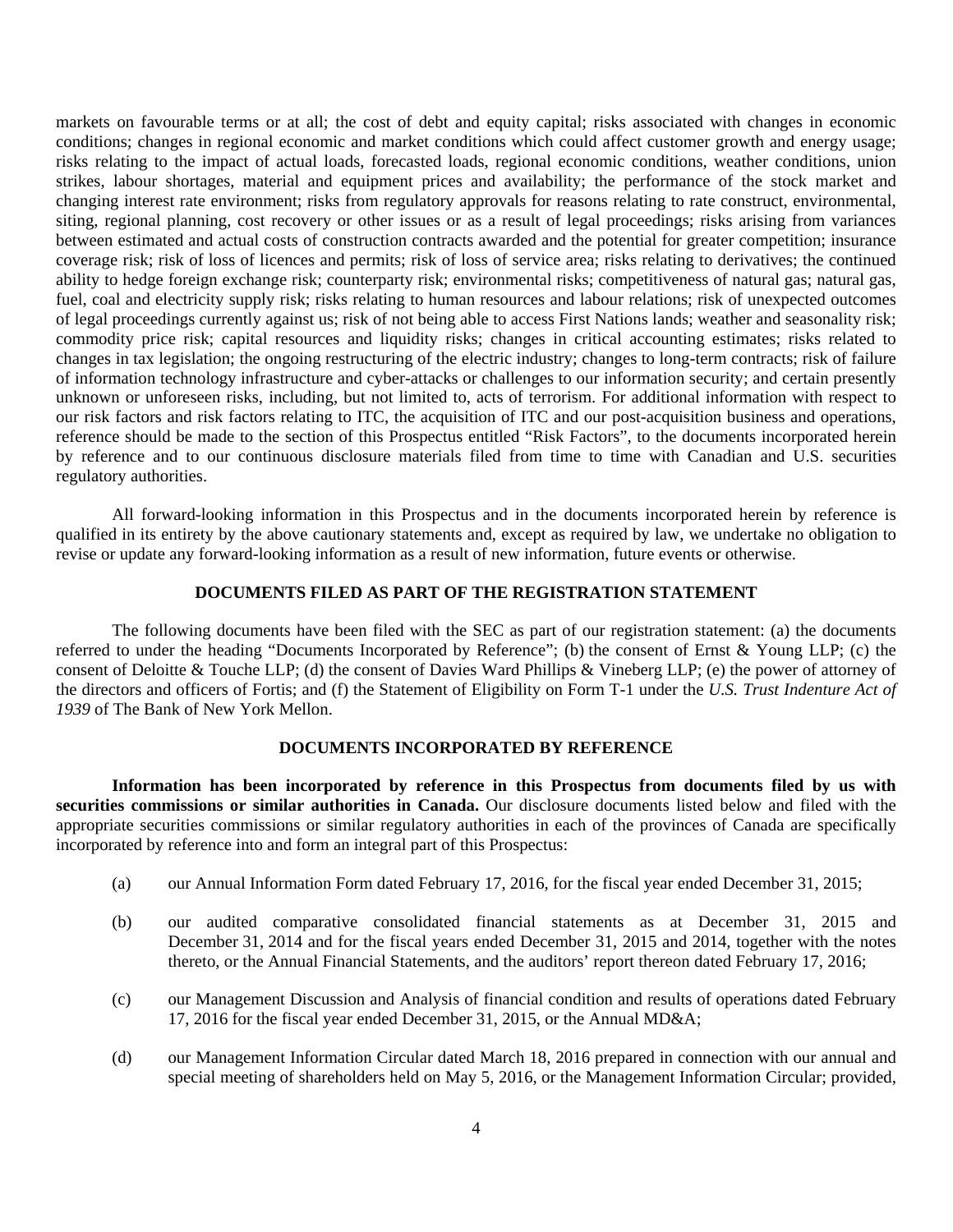however, that the following sections or subsections of the Management Information Circular are hereby excluded from this Prospectus in accordance with Item 11.1(3) of Form 44-101F1 – *Short Form Prospectus* as the acquisition of ITC Holdings Corp., or ITC, has been completed:

- (i) "Questions and Answers About the Meeting and Acquisition Did the Board of Directors of Fortis receive a fairness opinion in connection with the Acquisition?" at pages 3-4 of the Management Information Circular;
- (ii) the references to Goldman, Sachs & Co. and the opinion of Goldman, Sachs & Co. under the headings "Special Business – The Acquisition of ITC Holdings Corp. – Background and Recommendation – Background to the Acquisition" and "Special Business – The Acquisition of ITC Holdings Corp. – Background and Recommendation – Recommendation of the Board" at page 19 of the Management Information Circular;
- (iii) Schedule  $C -$ Opinion of Goldman, Sachs & Co.; and
- (iv) any other references to Goldman, Sachs & Co. and the opinion of Goldman, Sachs & Co. contained in the Management Information Circular;
- (e) our unaudited comparative interim consolidated financial statements as at September 30, 2016 and for the three and nine months ended September 30, 2016 and 2015, together with the notes thereon, or the Interim Financial Statements;
- (f) our Management Discussion and Analysis of financial condition and results of operations for the three and nine months ended September 30, 2016, or the Interim MD&A;
- (g) our material change report dated February 11, 2016 relating to the announcement of the acquisition of ITC;
- (h) our material change report dated October 24, 2016 relating to the announcement of the completion of the acquisition of ITC; and
- (i) our business acquisition report dated November 23, 2016 with respect to the acquisition of ITC completed on October 14, 2016, or the ITC Business Acquisition Report.

Any document of the type referred to above, including any material change report (other than any confidential material change report), any business acquisition report, any Prospectus Supplements disclosing additional or updated information, and any "template version" of "marketing materials" (each as defined in National Instrument 41-101 – *General Prospectus Requirements*) subsequently filed by us with such securities commissions or regulatory authorities in Canada after the date of this Prospectus, and prior to the termination of the distribution under this Prospectus, shall be deemed to be incorporated by reference into this Prospectus.

Documents filed by us with the SEC or similar authorities in Canada which are in our current reports on Form 6-K or annual reports on Form 40-F under the *U.S. Securities Exchange Act of 1934*, as amended, or the Exchange Act, in each case after the date of this Prospectus, shall be deemed to be incorporated by reference as exhibits to the registration statement of which this Prospectus forms a part and, in addition, any other report on Form 6-K and the exhibits thereto shall be deemed to be incorporated by reference into this Prospectus or as exhibits to the registration statement, if and to the extent expressly provided in such reports. Our current reports on Form 6-K and our annual reports on Form 40-F are available on the SEC's Electronic Data Gathering and Retrieval, or EDGAR, website at www.sec.gov.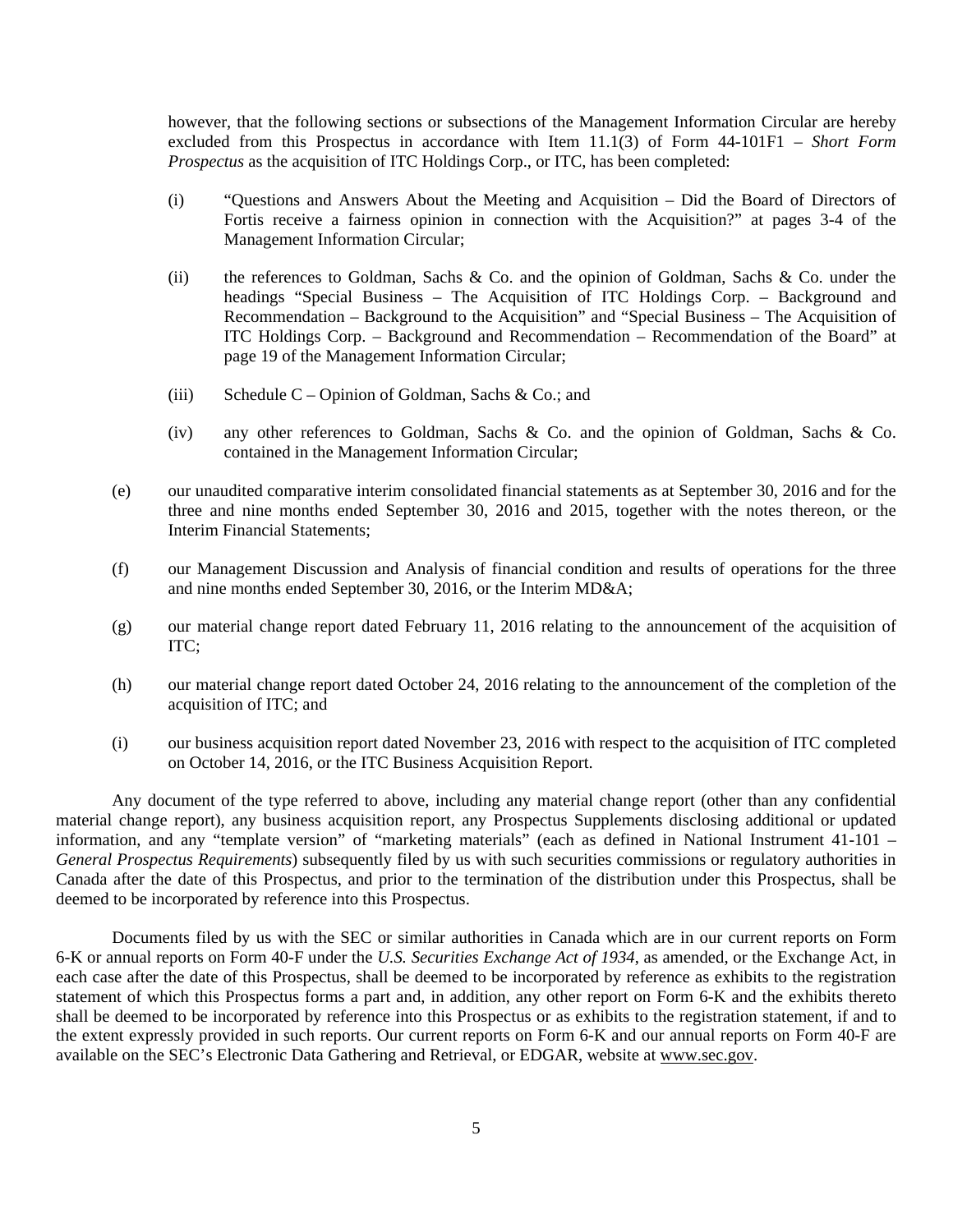**Any statement contained in a document incorporated or deemed to be incorporated by reference in this Prospectus shall be deemed to be modified or superseded for purposes of this Prospectus to the extent that a statement contained herein, or in any other subsequently filed document which also is incorporated or is deemed to be incorporated by reference herein, modifies or supersedes such statement. The modifying or superseding statement need not state that it has modified or superseded a prior statement or include any other information set forth in the document that it modifies or supersedes. The making of a modifying or superseding statement will not be deemed an admission for any purpose that the modified or superseded statement, when made, constituted a misrepresentation, an untrue statement of a material fact or an omission to state a material fact that is required to be stated or that is necessary to make a statement not misleading in light of the circumstances in which it was made. Any statement so modified or superseded shall not be deemed, except as so modified or superseded, to constitute a part of this Prospectus.** 

When we file a new annual information form and audited consolidated financial statements and related management discussion and analysis with, and where required, they are accepted by, the applicable securities regulatory authorities during the time that this Prospectus is valid, the previous annual information form, the previous audited consolidated financial statements and related management discussion and analysis and all unaudited interim consolidated financial statements and related management discussion and analysis for such periods, all material change reports and any information circular and business acquisition report filed prior to the commencement of our financial year in which the new annual information form is filed will be deemed no longer to be incorporated by reference in this Prospectus for purposes of future offers and sales of Securities under this Prospectus. Upon new interim financial statements and the accompanying management discussion and analysis being filed by us with the applicable securities regulatory authorities during the term of this Prospectus, all interim financial statements and accompanying management's discussion and analysis filed prior to the filing of the new interim financial statements shall be deemed no longer to be incorporated by reference into this Prospectus for purposes of future offers and sales of Securities hereunder.

Copies of the documents incorporated herein by reference may be obtained on request without charge from our Corporate Secretary at Suite 1100, 5 Springdale Street, P.O. Box 8837, St. John's, Newfoundland and Labrador A1B 3T2 (telephone (709) 737-2800). These documents are also available through the Internet on our website at www.fortisinc.com or on SEDAR, which can be accessed at www.sedar.com. The information contained on, or accessible through, any of these websites is not incorporated by reference into this Prospectus and is not, and should not be considered to be, a part of this Prospectus, unless it is explicitly so incorporated.

## **WHERE YOU CAN FIND ADDITIONAL INFORMATION**

In addition to our continuous disclosure obligations under the securities laws of the provinces of Canada, we are subject to the informational requirements of the Exchange Act and in accordance therewith file reports and other information with the SEC. Under the multi-jurisdictional disclosure system adopted by the U.S., or MJDS, such reports and other information may be prepared in accordance with the disclosure requirements of Canada, which requirements are different from those of the U.S. Any information filed with the SEC can be read and copied at prescribed rates at the SEC's Public Reference Room at 100 F Street, N.E., Washington, D.C. 20549. Information on the operation of the Public Reference Room may be obtained by calling the SEC at 1-800-SEC-0330 or by accessing its website at www.sec.gov. Some of the documents that we file with or furnish to the SEC are electronically available from the SEC's Electronic Document Gathering and Retrieval System, which is commonly known by the acronym "EDGAR", and may be accessed at www.sec.gov.

We have filed with the SEC a registration statement on Form F-10 under the *U.S. Securities Act of 1933*, as amended, or the Securities Act, with respect to the Securities offered by this Prospectus as supplemented by a Prospectus Supplement. This Prospectus, which forms a part of the registration statement, does not contain all of the information set forth in the registration statement, certain parts of which have been omitted in accordance with the rules and regulations of the SEC. For further information with respect to us and the Securities offered in this Prospectus, reference is made to the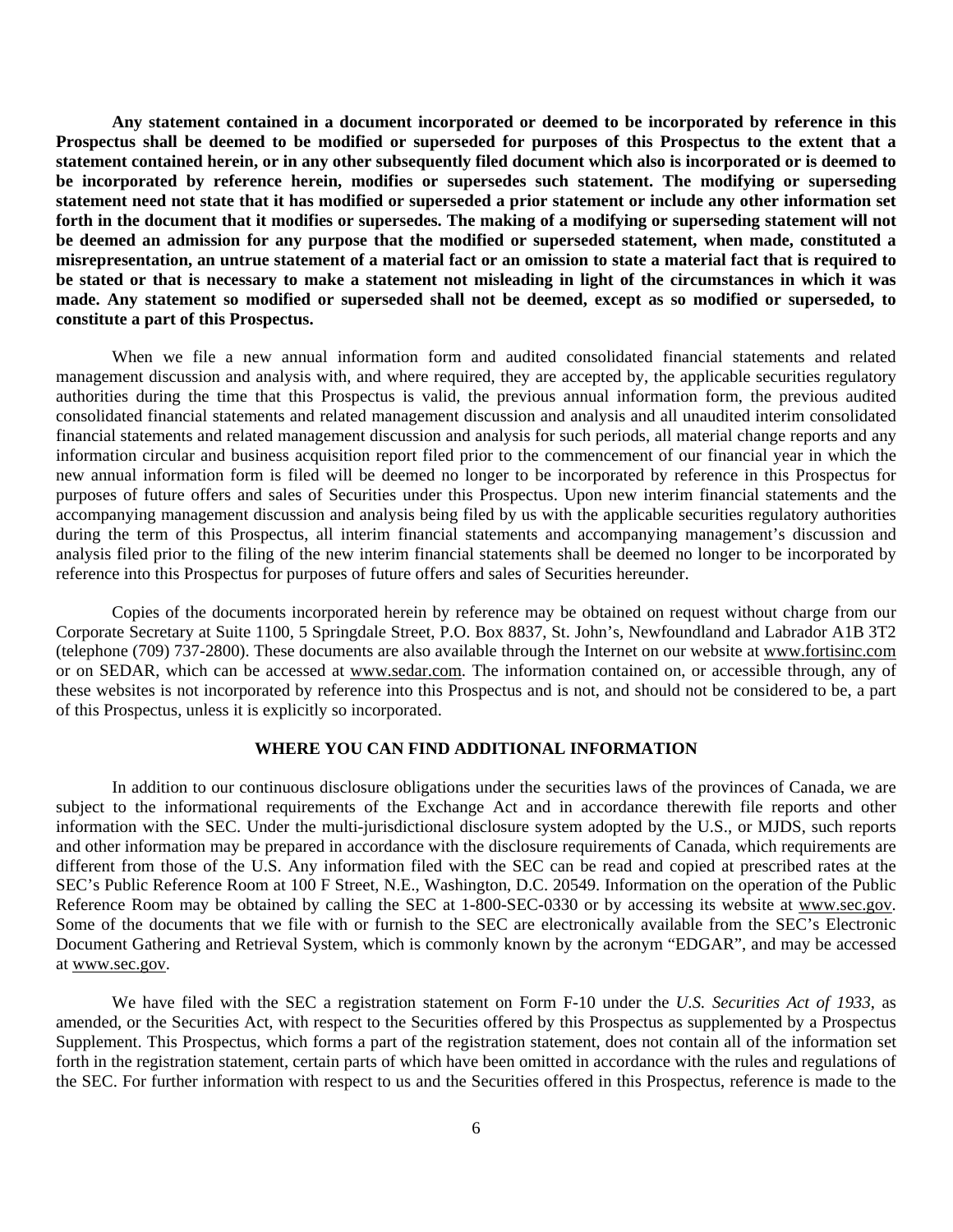registration statement and to the schedules and exhibits filed therewith. Statements contained in this Prospectus as to the contents of certain documents are not necessarily complete and, in each instance, reference is made to the copy of the document filed as an exhibit to the registration statement. Each such statement is qualified in its entirety by such reference.

#### **PRESENTATION OF FINANCIAL INFORMATION**

Financial statements incorporated by reference herein have been prepared in accordance with U.S. GAAP.

All financial information of ITC and the historical financial statements of ITC incorporated by reference in this Prospectus are reported in U.S. dollars and have been prepared in accordance with U.S. GAAP. Our unaudited pro forma condensed consolidated financial information included in the ITC Business Acquisition Report incorporated by reference in this Prospectus are reported in Canadian dollars and have been prepared in accordance with applicable Canadian rules. The assets and liabilities of ITC shown in our unaudited pro forma condensed consolidated balance sheet as at September 30, 2016 included in the ITC Business Acquisition Report are reported in Canadian dollars and reflect the U.S.-to-Canadian dollar period-end closing exchange rate. The revenues and expenses of ITC shown in our unaudited pro forma condensed consolidated statement of earnings for the year ended December 31, 2015 and for the nine months ended September 30, 2016, included in the ITC Business Acquisition Report, are reported in Canadian dollars and reflect the average U.S.-to-Canadian dollar exchange rates for such periods. Financial information in this Prospectus that has been derived from such unaudited pro forma condensed consolidated financial information has been translated to Canadian dollars on the same basis.

Certain calculations included in tables and other figures in this Prospectus have been rounded for clarity of presentation.

## **CURRENCY AND EXCHANGE RATE INFORMATION**

This Prospectus contains references to U.S. dollars and Canadian dollars. All dollar amounts referenced, unless otherwise indicated, are expressed in Canadian dollars. References to "\$" or "C\$" are to Canadian dollars and references to "US\$" are to U.S. dollars. The following table shows, for the years and dates indicated, certain information regarding the Canadian dollar/U.S. dollar exchange rate. The information is based on the noon exchange rate as reported by the Bank of Canada. Such exchange rate on November 28, 2016 was C\$1.3401 = US\$1.00.

|                         | <b>Period End</b> | Average $^{(1)}$ | Low    | High   |
|-------------------------|-------------------|------------------|--------|--------|
|                         |                   | (C\$ per US\$)   |        |        |
| Year ended December 31, |                   |                  |        |        |
|                         | 1.3840            | 1.2788           | 1.1728 | 1.3990 |
|                         | 1.1601            | 1.1045           | 1.0614 | 1.1643 |
|                         | 1.0636            | 1.0299           | 0.9839 | 1.0697 |
| <b>Ouarter ended,</b>   |                   |                  |        |        |
|                         |                   |                  | 1.2775 | 1.3248 |
| June 30, 2016           |                   |                  | 1.2544 | 1.3170 |
| March 31, 2016          |                   |                  | 1.2962 | 1.4589 |
|                         |                   |                  |        |        |

 $<sup>(1)</sup>$  The average of the noon buying rates during the relevant period.</sup>

## **FORTIS**

We are an international electric and gas utility holding company, with total assets of approximately \$47 billion, on a pro forma basis as at September 30, 2016 including the acquisition of ITC, and revenue totaling approximately \$8.1 billion and \$5.8 billion for the year ended December 31, 2015 and the nine months ended September 30, 2016,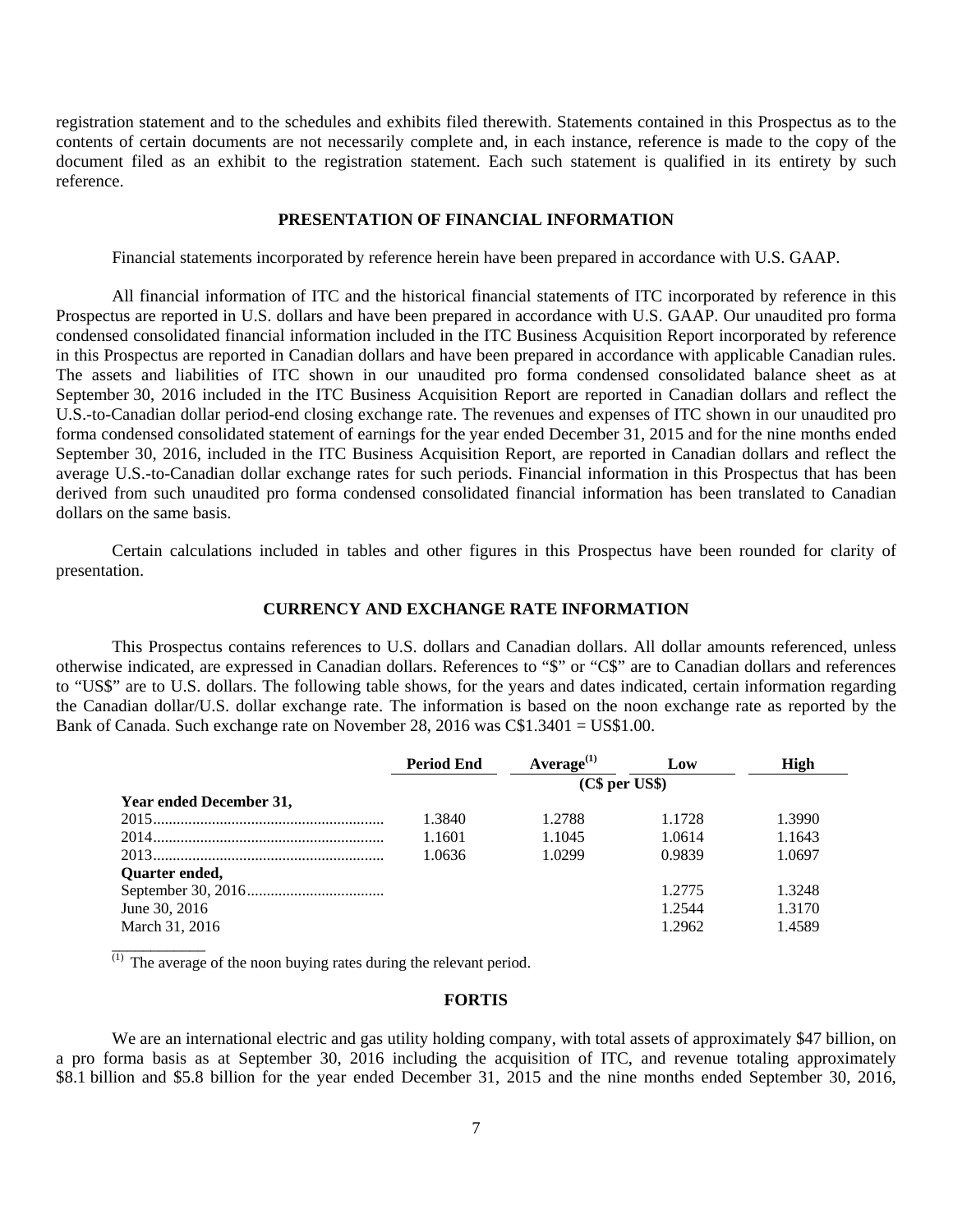respectively, in each case on a pro forma basis including the acquisition of ITC. In 2015, our electricity distribution systems met a combined peak demand of 9,705 megawatts, or MW, and our gas distribution systems met a peak day demand of 1,323 terajoules, or TJ. For the nine months ended September 30, 2016, our electricity distribution systems met a combined peak demand of 9,590 MW and our gas distribution system met a peak day demand of 1,335 TJ. In addition, ITC's electricity transmission system serves a combined peak load exceeding 26,000 MW. Our 8,000 employees serve customers at utility operations in five Canadian provinces, nine U.S. states and three Caribbean countries.

Our business segments are:

- (a) Regulated Independent Transmission United States: consisting of the electric transmission operations of ITC, acquired by us and GIC Pte Ltd, or GIC, on October 14, 2016. ITC is now our indirect subsidiary, with Eiffel Investment Pte Ltd (an affiliate of GIC) owning a 19.9% interest in ITC. ITC's business consists primarily of the electric transmission operations of ITC's regulated operating subsidiaries, which include International Transmission Company, Michigan Electric Transmission Company, LLC, ITC Midwest LLC, ITC Great Plains, LLC and ITC Interconnection LLC. ITC owns and operates highvoltage transmission facilities in Michigan, Iowa, Minnesota, Illinois, Missouri, Kansas and Oklahoma, and is a public utility and independent transmission owner in Wisconsin;
- (b) Regulated Electric & Gas Utilities United States: consisting of vertically integrated electrical and gas utilities in the state of Arizona: Tucson Electric Power Company, UNS Electric, Inc. and UNS Gas, Inc., each a subsidiary of UNS Energy Corporation, acquired by us in 2014; together with Central Hudson Gas & Electric Corporation, a regulated transmission and distribution utility located in New York State's Mid-Hudson River Valley, acquired by us in 2013;
- (c) Regulated Gas Utility Canadian: consisting of FortisBC Energy Inc., a regulated gas utility serving the Lower Mainland, Vancouver Island and Whistler regions of British Columbia;
- (d) Regulated Electric Utilities Canadian: consisting of (i) FortisAlberta, a regulated electric distribution utility serving a substantial portion of southern and central Alberta; (ii) FortisBC Inc., an integrated, regulated electric utility serving the southern interior of British Columbia; (iii) Newfoundland Power Inc., a regulated electric utility that operates throughout the island portion of the Province of Newfoundland and Labrador; (iv) Maritime Electric Company, Limited, a regulated electric utility on Prince Edward Island; and (v) FortisOntario Inc., which provides regulated, integrated electric utility service in Fort Erie, Cornwall, Gananoque and Port Colborne and distributes electricity in the District of Algoma in Ontario;
- (e) Regulated Electric Utilities Caribbean: consisting of (i) an indirect approximate 60% controlling ownership interest in Caribbean Utilities Company, Ltd., an integrated electric utility in Grand Cayman, Cayman Islands, the Class A Ordinary Shares of which are listed on the TSX under the symbol CUP.U; (ii) FortisTCI Limited and Turks and Caicos Utilities Limited, integrated electric utilities on the Turks and Caicos Islands; and (iii) an approximate 33% equity investment in Belize Electricity Limited, an integrated electric utility in Belize;
- (f) Non-Regulated Energy Infrastructure: consisting of (i) our 51% controlling ownership interest in the Waneta expansion hydroelectric generating facility in British Columbia; (ii) the Aitken Creek gas storage facility in British Columbia, acquired by us on April 1, 2016 for US\$266 million; and (iii) the 25-MW Mollejon, 7-MW Chalillo and 19-MW Vaca hydroelectric generating facilities in Belize; and
- (g) Corporate and Other: captures expense and revenue items not specifically related to any reportable segment and those business operations that are below the required threshold for reporting as separate segments.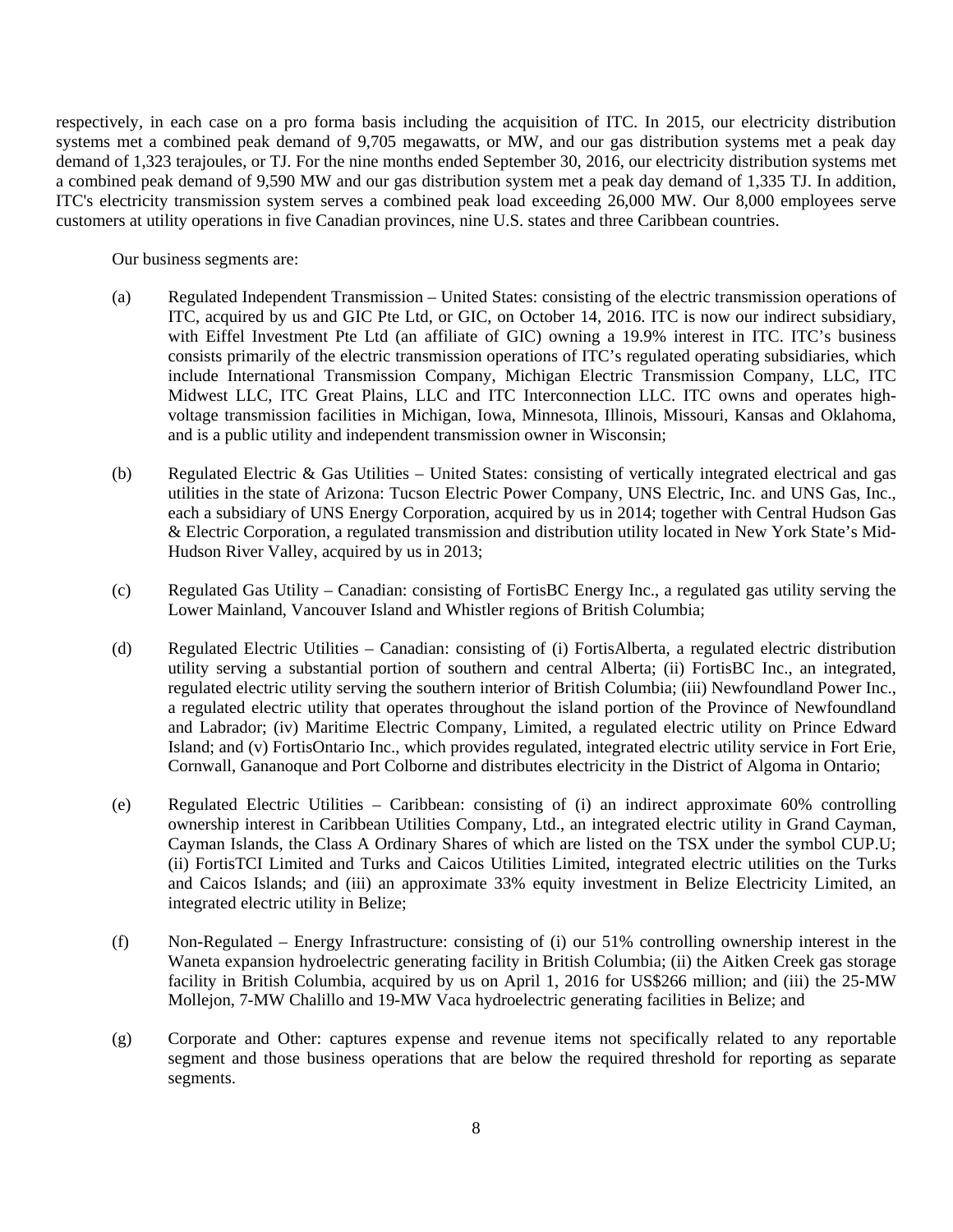#### **SHARE CAPITAL OF FORTIS**

Our authorized share capital consists of an unlimited number of Common Shares, an unlimited number of First Preference Shares issuable in series and an unlimited number of Second Preference Shares issuable in series, in each case without nominal or par value. As at November 28, 2016, 399,833,460 Common Shares, 5,000,000 Cumulative Redeemable First Preference Shares, Series F, or the First Preference Shares, Series F, 9,200,000 Cumulative Redeemable Five-Year Fixed Rate Reset First Preference Shares, Series G, or the First Preference Shares, Series G, 7,024,846 Cumulative Redeemable Five-Year Fixed Rate Reset First Preference Shares, Series H, or the First Preference Shares, Series H, 2,975,154 Cumulative Redeemable Floating Rate First Preference Shares, Series I, or the First Preference Shares, Series I, 8,000,000 Cumulative Redeemable First Preference Shares, Series J, or the First Preference Shares, Series J, 10,000,000 Cumulative Redeemable Fixed Rate Reset First Preference Shares, Series K, or the First Preference Shares, Series K, and 24,000,000 Cumulative Redeemable Fixed Rate Reset First Preference Shares, Series M, or the First Preference Shares, Series M, were issued and outstanding. Our Common Shares, First Preference Shares, Series F, First Preference Shares, Series G, First Preference Shares, Series H, First Preference Shares, Series I, First Preference Shares, Series J, First Preference Shares, Series K and First Preference Shares, Series M are listed on the TSX under the symbols "FTS", "FTS.PR.F", "FTS.PR.G", "FTS.PR.H", "FTS.PR.I", "FTS.PR.J", "FTS.PR.K" and "FTS.PR.M", respectively. Our Common Shares are listed on the NYSE under the symbol "FTS".

## **EARNINGS COVERAGE RATIOS**

In accordance with the requirements of the Canadian securities regulatory authorities, the consolidated earnings coverage ratios set out below have been calculated for the 12-month periods ended September 30, 2016 and December 31, 2015. Our interest requirements on all of our outstanding long-term debt amounted to \$622 million and \$604 million for the 12 months ended September 30, 2016 and the 12 months ended December 31, 2015, respectively. Our dividend requirements on all of our First Preference Shares for the 12 months ended September 30, 2016 and the 12 months ended December 31, 2015, adjusted to a before-tax equivalent, amounted to \$97 million using an effective income tax rate of 19.7% and \$97 million using an effective income tax rate of 21.0%, respectively. Our earnings before interest and income tax for the 12 months ended September 30, 2016 and the 12 months ended December 31, 2015 were \$1,335 million and \$1,558 million, respectively, which is 1.86 times and 2.22 times, respectively, our aggregate interest and dividend requirements for the periods.

Our earnings coverage ratios, calculated on a pro forma basis after giving effect to the acquisition of ITC, including: (i) the amount of borrowings in connection with the financing of the acquisition of ITC; and (ii) the indebtedness of ITC, on a consolidated basis, on closing of the acquisition, which was \$5.9 billion as of September 30, 2016, are calculated as follows: (a) our interest requirements on all of our outstanding long-term debt amounted to \$932 million and \$703 million for the 12 months ended December 31, 2015 and the nine months ended September 30, 2016, respectively; (b) our dividend requirements on all of our First Preference Shares for the 12 months ended December 31, 2015 and the nine months ended September 30, 2016, adjusted to a before-tax equivalent, amounted to \$104 million using an effective income tax rate of 26.2% and \$80 million using an effective income tax rate of 26.0%, respectively; and (c) our earnings before interest and income tax for the 12 months ended December 31, 2015 and the nine months ended September 30, 2016 were \$2,234 million and \$1,608 million, respectively, which is 2.16 times and 2.05 times, respectively, our aggregate interest and dividend requirements for the periods after giving effect to the acquisition of ITC and the financing thereof as described above.

These earnings coverage ratios do not purport to be indicative of earnings coverage ratios for any future periods. The earnings coverage ratios and dividend and interest requirements do not give effect to the issuance of any Securities that may be issued pursuant to this Prospectus and any Prospectus Supplement, since the aggregate principal amounts and the terms of such Securities are not currently known. If we offer First Preference Shares, Second Preference Shares or Debt Securities having a term to maturity in excess of one year under this Prospectus, the applicable Prospectus Supplement will include earnings coverage ratios giving effect to the issuance of such Securities.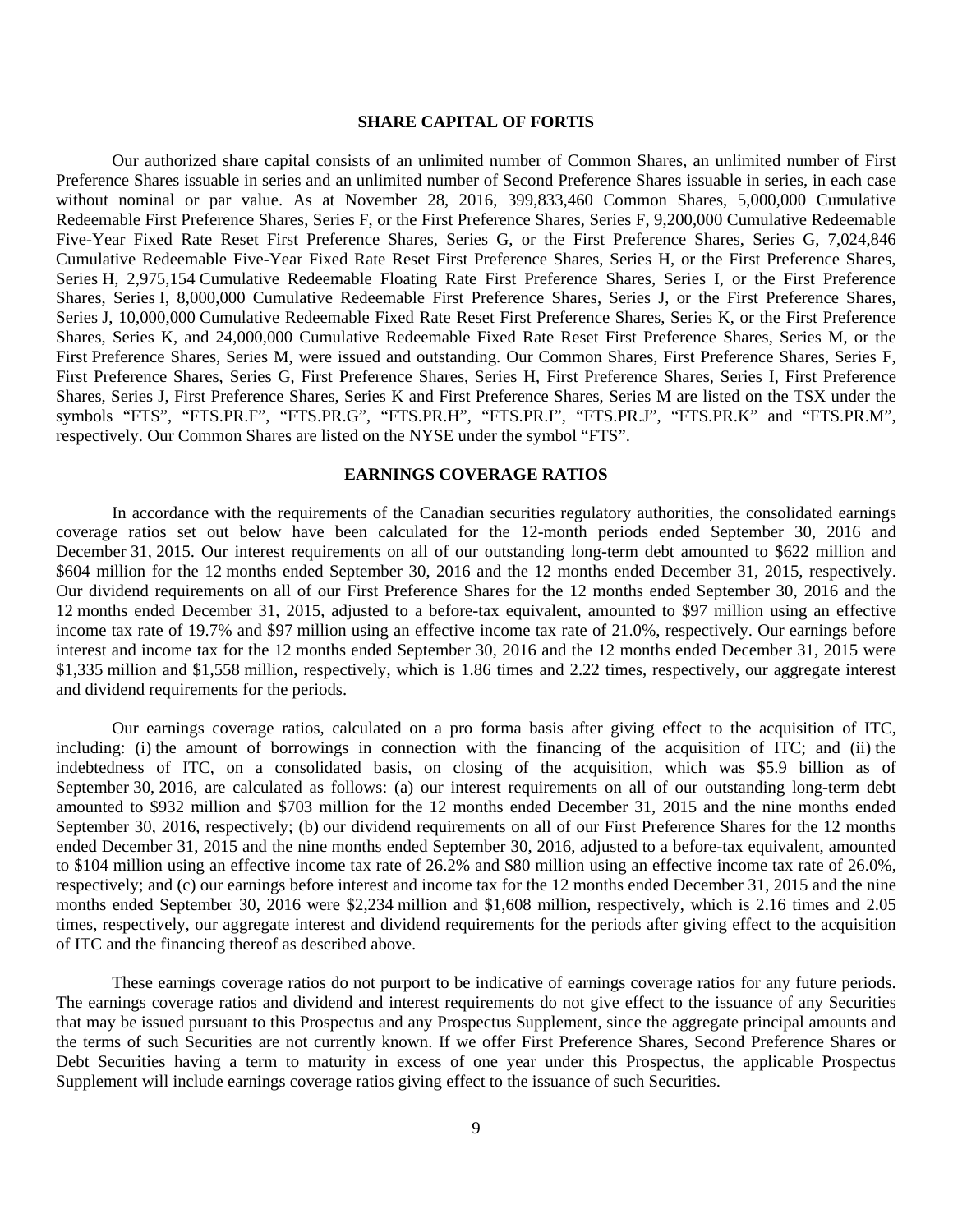#### **DIVIDEND POLICY**

Dividends on the Common Shares are declared at the discretion of our board of directors, or the Board of Directors. We declared and paid cumulative cash dividends on our Common Shares of \$1.395 in 2015, \$1.28 in 2014 and \$1.24 in 2013. On December 16, 2015, our Board of Directors declared a first quarter dividend of \$0.375 per Common Share, which was paid on March 1, 2016 to holders of record on February 17, 2016. On February 17, 2016, our Board of Directors declared a second quarter dividend of \$0.375 per Common Share, which was paid on June 1, 2016 to holders of record on May 18, 2016. On July 28, 2016, our Board of Directors declared a third quarter dividend of \$0.375 per Common Share, which was paid on September 1, 2016 to holders of record on August 19, 2016. On September 27, 2016, our Board of Directors declared a fourth quarter dividend of \$0.40 per Common Share, which will be paid on December 1, 2016 to holders of record on November 18, 2016. We have increased our annual Common Share dividend payment for 43 consecutive years.

During the third quarter of 2016, we provided dividend guidance targeting average annual dividend growth of 6% through 2021. This guidance takes into account many factors, including the successful integration of ITC, the expectation of reasonable outcomes for regulatory proceedings at our utilities, the successful execution of our \$13 billion five-year capital plan and management's continued confidence in the strength of our diversified portfolio of assets and record of operational excellence.

Regular quarterly dividends at the prescribed annual rate have been paid on all of the First Preference Shares, Series F; First Preference Shares, Series G; First Preference Shares, Series H; First Preference Shares, Series I; First Preference Shares, Series J; First Preference Shares, Series K; and First Preference Shares, Series M, or the Outstanding First Preference Shares, respectively. Our Board of Directors declared a first quarter dividend on the Outstanding First Preference Shares on December 16, 2015, in each case in accordance with the applicable prescribed annual rate or floating rate, as the case may be, which was paid on March 1, 2016 to holders of record on February 17, 2016. On February 17, 2016, our Board of Directors declared a second quarter dividend on the Outstanding First Preference Shares, in accordance with the applicable prescribed annual rate or floating rate, as the case may be, in each case which was paid on June 1, 2016 to holders of record on May 18, 2016. On July 28, 2016 our Board of Directors declared a third quarter dividend on the Outstanding First Preference Shares, in accordance with the applicable prescribed annual rate or floating rate, as the case may be, in each case which was paid on September 1, 2016 to holders of record on August 19, 2016. On September 27, 2016 our Board of Directors declared a fourth quarter dividend on the Outstanding First Preference Shares, in accordance with the applicable prescribed annual rate or floating rate, as the case may be, in each case to be paid on December 1, 2016 to holders of record on November 18, 2016.

## **DESCRIPTION OF SECURITIES OFFERED**

#### **Common Shares**

Common Shares may be offered separately or together with First Preference Shares, Second Preference Shares, Subscription Receipts or Debt Securities under this Prospectus. Common Shares may also be issuable on conversion or exchange of certain Debt Securities and Subscription Receipts qualified for issuance under this Prospectus. Each Common Share offered hereunder will have the terms described below.

#### *Dividends*

Dividends on Common Shares are declared at the discretion of our Board of Directors. Holders of Common Shares are entitled to dividends on a *pro rata* basis if, as and when declared by our Board of Directors. Subject to the rights of the holders of the First Preference Shares and Second Preference Shares and any of our other classes of shares entitled to receive dividends in priority to or rateably with the holders of the Common Shares, our Board of Directors may declare dividends on the Common Shares to the exclusion of any of our other classes of shares.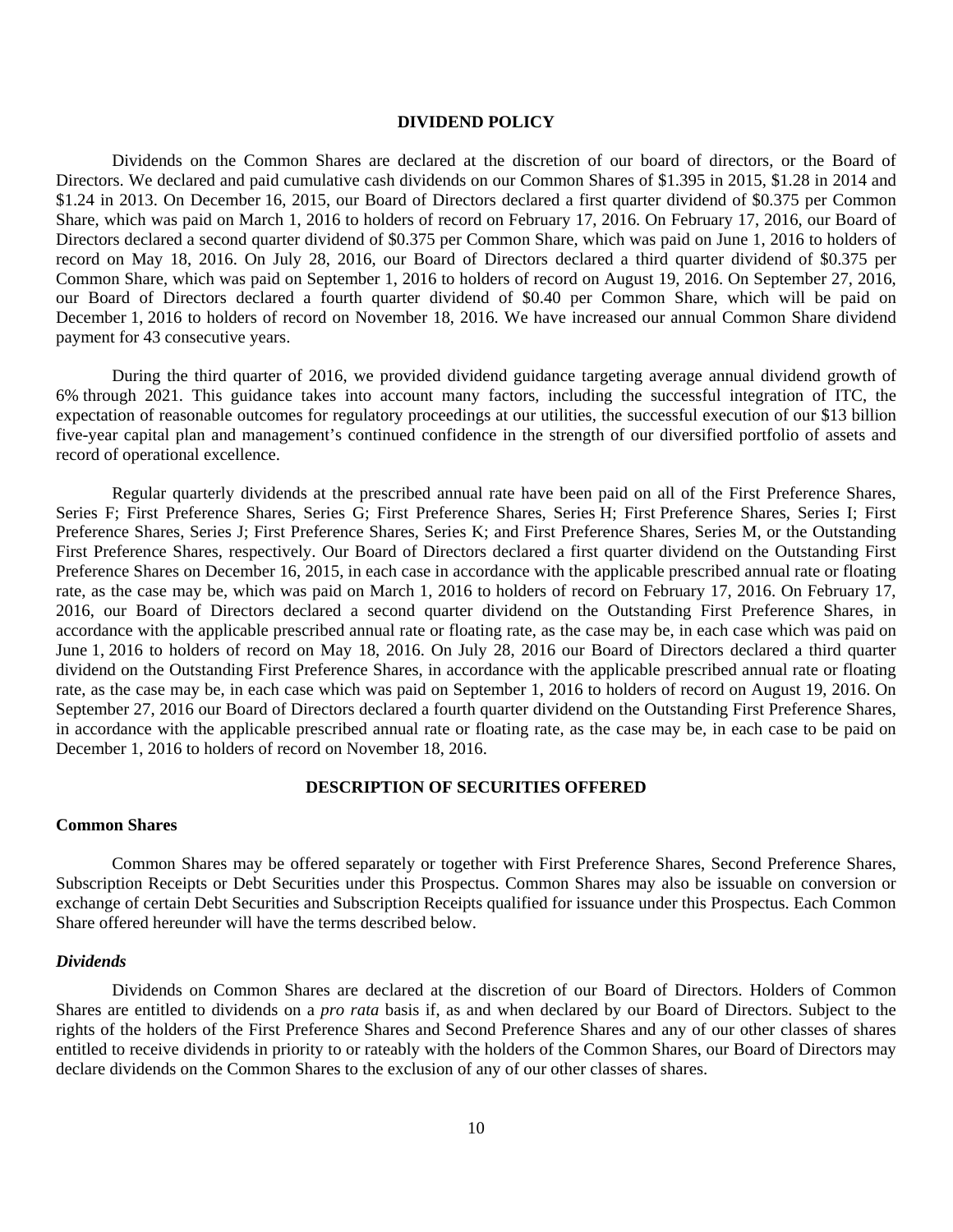#### *Liquidation, Dissolution or Winding-Up*

On our liquidation, dissolution or winding-up, holders of Common Shares are entitled to participate rateably in any distribution of our assets, subject to the rights of holders of First Preference Shares and Second Preference Shares and any of our other classes of shares entitled to receive our assets on such a distribution in priority to or rateably with the holders of the Common Shares.

#### *Voting Rights*

Holders of the Common Shares are entitled to receive notice of and to attend all annual and special meetings of our shareholders, other than separate meetings of holders of any other class or series of shares, and to one vote in respect of each Common Share held at such meetings.

#### **First Preference Shares**

The following is a summary of the material rights, privileges, conditions and restrictions attached to the First Preference Shares as a class. The specific terms of the First Preference Shares, including the currency in which First Preference Shares may be purchased and redeemed and the currency in which any dividend is payable, if other than Canadian dollars, and the extent to which the general terms described in this section apply to those First Preference Shares, will be set forth in the applicable Prospectus Supplement. One or more series of First Preference Shares may be sold separately or together with Common Shares, Second Preference Shares, Subscription Receipts or Debt Securities under this Prospectus.

### *Issuance in Series*

Our Board of Directors may from time to time issue First Preference Shares in one or more series. Prior to issuing shares in a series, our Board of Directors is required to fix the number of shares in the series and determine the designation, rights, privileges, restrictions and conditions attaching to that series of First Preference Shares.

#### *Priority*

The shares of each series of First Preference Shares rank on a parity with the First Preference Shares of every other series and in priority to all of our other shares, including the Second Preference Shares, as to the payment of dividends, return of capital and the distribution of our assets in the event of a liquidation, dissolution or winding-up, whether voluntary or involuntary, or any other distribution of our assets among our shareholders for the purpose of winding-up our affairs. Each series of First Preference Shares participates rateably with every other series of First Preference Shares in respect of accumulated cumulative dividends and returns of capital if any amount of cumulative dividends, whether or not declared, or amount payable on the return of capital in respect of a series of First Preference Shares, is not paid in full.

#### *Voting*

The holders of the First Preference Shares are not entitled to any voting rights as a class except to the extent that voting rights may from time to time be attached to any series of First Preference Shares, and except as provided by law or as described below under "– Modification". At any meeting of the holders of First Preference Shares, each holder shall have one vote in respect of each First Preference Share held.

#### *Redemption*

Subject to the provisions of the *Corporations Act* (Newfoundland and Labrador) and any provisions relating to any particular series, we, upon giving proper notice, may redeem out of capital or otherwise at any time, or from time to time, the whole or any part of the then outstanding First Preference Shares of any one or more series on payment for each such First Preference Share of such price or prices as may be applicable to such series. Subject to the foregoing, if only a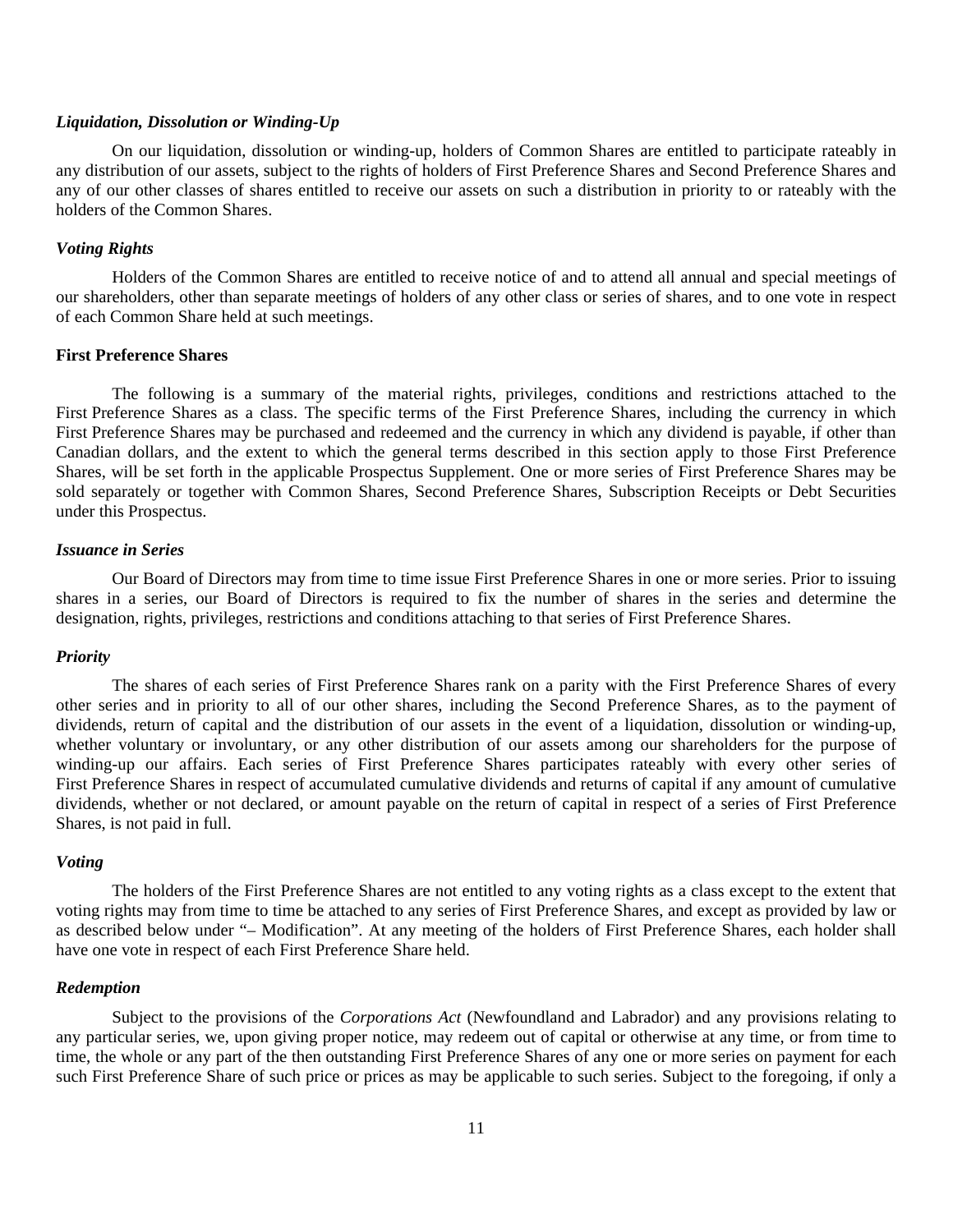part of the then outstanding First Preference Shares of any particular series is at any time redeemed, the shares to be redeemed will be selected by lot in such manner as our Board of Directors or the transfer agent for the First Preference Shares, if any, decide, or if our Board of Directors so determine, may be redeemed *pro rata* disregarding fractions.

#### *Modification*

The class provisions attached to the First Preference Shares may only be amended with the prior approval of the holders of the First Preference Shares in addition to any other approvals required by the *Corporations Act* (Newfoundland and Labrador) or any other statutory provisions of like or similar effect in force from time to time. The approval of the holders of the First Preference Shares with respect to any and all matters may be given by at least two-thirds of the votes cast at a meeting of the holders of the First Preference Shares duly called for that purpose.

#### **Second Preference Shares**

The rights, privileges, conditions and restrictions attaching to the Second Preference Shares are substantially identical to those attaching to the First Preference Shares, except that the Second Preference Shares are junior to the First Preference Shares with respect to the payment of dividends, repayment of capital and the distribution of our assets in the event of a liquidation, dissolution or winding up.

The specific terms of the Second Preference Shares, including the currency in which Second Preference Shares may be purchased and redeemed and the currency in which any dividend is payable, if other than Canadian dollars, and the extent to which the general terms described in this Prospectus apply to those Second Preference Shares, will be set forth in the applicable Prospectus Supplement. One or more series of Second Preference Shares may be sold separately or together with Common Shares, First Preference Shares, Subscription Receipts or Debt Securities under this Prospectus.

## **Subscription Receipts**

Subscription Receipts may be offered separately or together with Common Shares, First Preference Shares, Second Preference Shares or Debt Securities, as the case may be. Subscription Receipts will be issued under a subscription receipt agreement, or the Subscription Receipt Agreement, that will be entered into between us and the escrow agent, or the Escrow Agent, at the time of issuance of the Subscription Receipts. Each Escrow Agent will be a financial institution authorized to carry on business as a trustee. If underwriters or agents are used in the sale of any Subscription Receipts, one or more of such underwriters or agents may also be a party to the Subscription Receipt Agreement governing the Subscription Receipts sold to or through such underwriter or agent.

The Subscription Receipt Agreement will provide each initial purchaser of Subscription Receipts with a nonassignable contractual right of rescission following the issuance of any Common Shares, First Preference Shares, Second Preference Shares or Debt Securities, as applicable, to such purchaser upon the exchange of the Subscription Receipts if this Prospectus, the Prospectus Supplement under which the Subscription Receipts are offered, or any amendment hereto or thereto contains a misrepresentation, as such term is defined in the *Securities Act* (Ontario). This contractual right of rescission will entitle such initial purchaser to receive the amount paid for the Subscription Receipts upon surrender of the Securities issued in exchange therefor, provided that such remedy for rescission is exercised in the time stipulated in the Subscription Receipt Agreement. This right of rescission will not extend to any holders of Subscription Receipts who acquire such Subscription Receipts from an initial purchaser on the open market or otherwise.

The applicable Prospectus Supplement will include details of the Subscription Receipt Agreement covering the Subscription Receipts being offered. The specific terms of the Subscription Receipts, and the extent to which the general terms described in this section apply to those Subscription Receipts, will be set forth in the applicable Prospectus Supplement. A copy of the Subscription Receipt Agreement will be filed by us with securities regulatory authorities after it has been entered into by us and will be available on our SEDAR profile at www.sedar.com.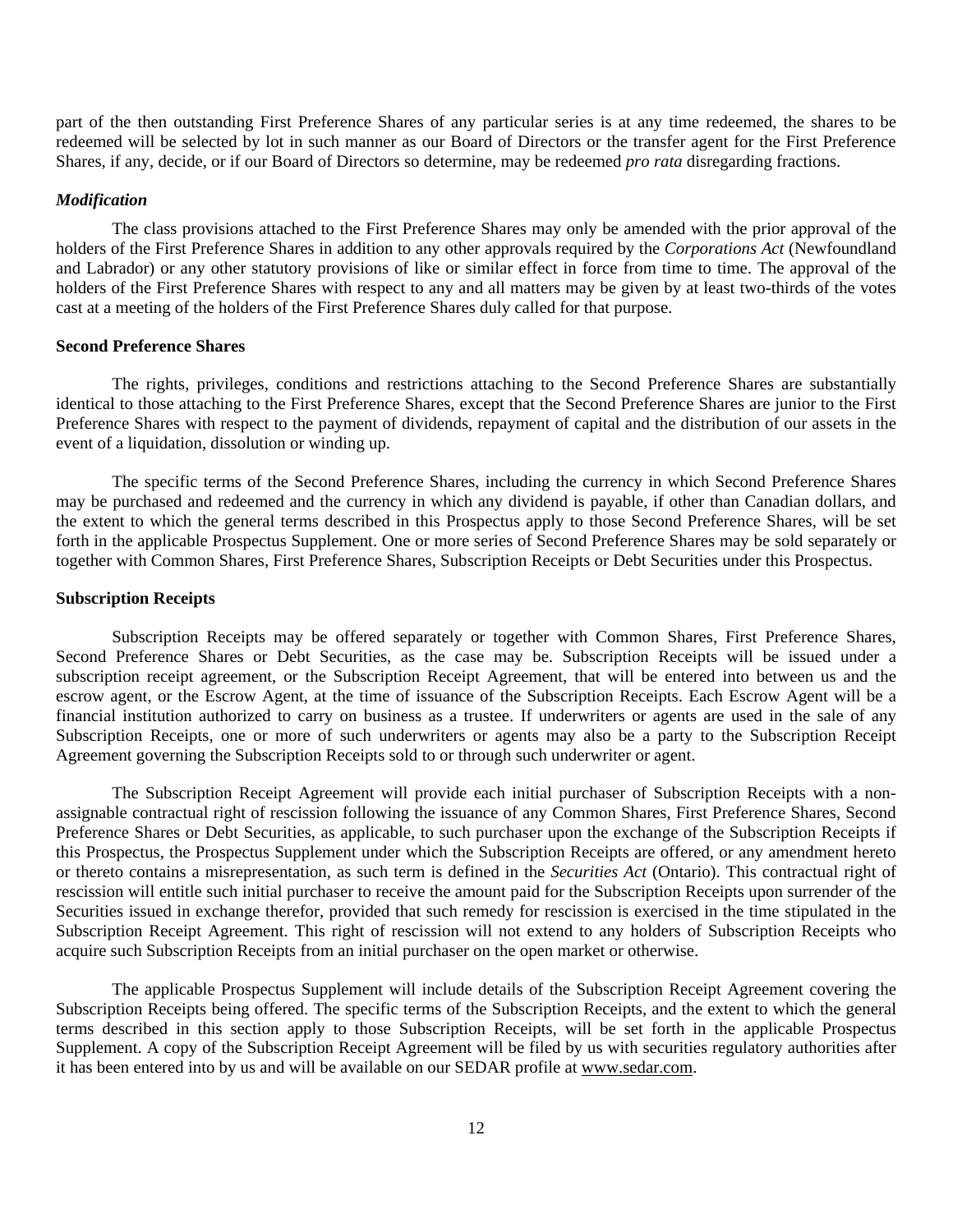This section describes the general terms that will apply to any Subscription Receipts being offered. The terms and provisions of any Subscription Receipts offered under a Prospectus Supplement may differ from the terms described below, and may not be subject to or contain any or all of such terms. The particular terms of each issue of Subscription Receipts that will be described in the related Prospectus Supplement will include, where applicable:

- (a) the number of Subscription Receipts;
- (b) the price at which the Subscription Receipts will be offered;
- (c) conditions, or the Release Conditions, for the exchange of Subscription Receipts into Common Shares, First Preference Shares, Second Preference Shares or Debt Securities, as the case may be, and the consequences of such conditions not being satisfied;
- (d) the procedures for the exchange of the Subscription Receipts into Common Shares, First Preference Shares, Second Preference Shares or Debt Securities;
- (e) the number of Common Shares, First Preference Shares, Second Preference Shares or Debt Securities to be exchanged for each Subscription Receipt;
- (f) the aggregate principal amount, currency or currencies, denominations and terms of the series of Common Shares, First Preference Shares, Second Preference Shares or Debt Securities that may be exchanged upon exercise of each Subscription Receipt;
- (g) the designation and terms of any other Securities with which the Subscription Receipts will be offered, if any, and the number of Subscription Receipts that will be offered with each Security;
- (h) the dates or periods during which the Subscription Receipts may be exchanged into Common Shares, First Preference Shares, Second Preference Shares or Debt Securities;
- (i) the identity of the Escrow Agent;
- (j) the terms and conditions under which the Escrow Agent will hold all or a portion of the gross proceeds from the sale of such Subscription Receipts, together with interest and income earned thereon, or collectively, the Escrowed Funds, pending satisfaction of the Release Conditions;
- (k) the terms and conditions under which the Escrow Agent will release all or a portion of the Escrowed Funds to us upon satisfaction of the Release Conditions and if the Subscription Receipts are sold to or through underwriters or agents, the terms and conditions under which the Escrow Agent will release a portion of the Escrowed Funds to such underwriters or agents in payment of all or a portion of their fees or commissions in connection with the sale of the Subscription Receipts;
- (l) procedures for the payment by the Escrow Agent to holders of such Subscription Receipts of an amount equal to all or a portion of the subscription price of their Subscription Receipts, plus any additional amounts provided for in the Subscription Receipt Agreement, if the Release Conditions are not satisfied;
- (m) any contractual right of rescission to be granted to initial purchasers of such Subscription Receipts in the event that this Prospectus, the Prospectus Supplement under which Subscription Receipts are issued or any amendment hereto or thereto contains a misrepresentation;
- (n) material U.S. and Canadian federal income tax consequences of owning the Subscription Receipts; and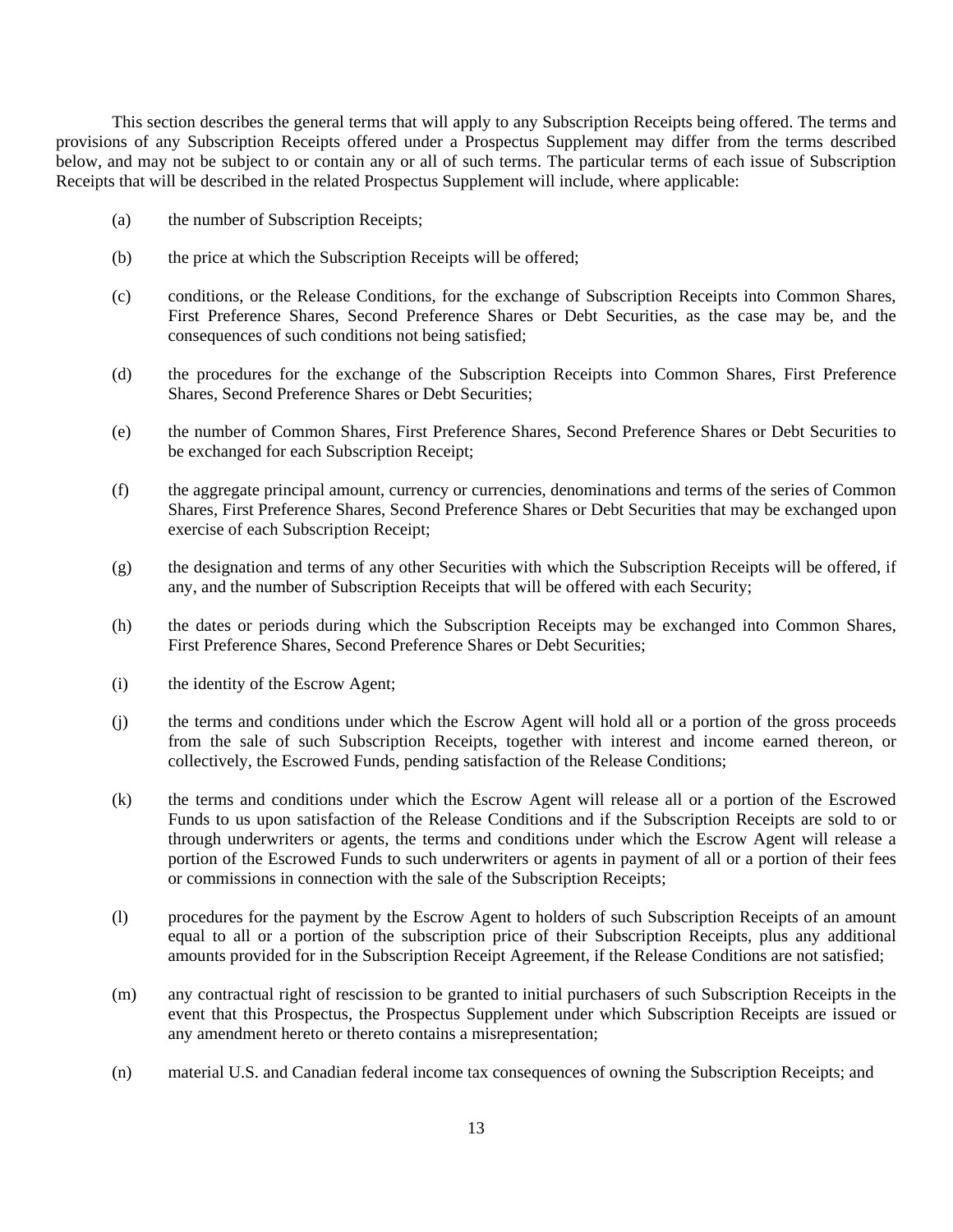(o) any other material terms and conditions of the Subscription Receipts.

Prior to the exchange of their Subscription Receipts, holders of Subscription Receipts will not have any of the rights of holders of the securities to be received on the exchange of the Subscription Receipts.

#### *Escrow*

The Subscription Receipt Agreement will provide that the Escrowed Funds will be held in escrow by the Escrow Agent, and such Escrowed Funds will be released to us (and, if the Subscription Receipts are sold to or through underwriters or agents, a portion of the Escrowed Funds may be released to such underwriters or agents in payment of all or a portion of their fees in connection with the sale of the Subscription Receipts) at the time and under the terms specified by the Subscription Receipt Agreement. If the Release Conditions are not satisfied, holders of Subscription Receipts will receive payment of an amount equal to all or a portion of the subscription price for their Subscription Receipts, plus any additional amounts provided for in the Subscription Receipt Agreement, in accordance with the terms of the Subscription Receipt Agreement.

#### *Modifications*

The Subscription Receipt Agreement will specify the terms upon which modifications and alterations to the Subscription Receipts issued thereunder may be made by way of a resolution of holders of Subscription Receipts at a meeting of such holders or by way of consent in writing from such holders. The number of holders of Subscription Receipts required to pass such a resolution or execute such a written consent will be specified in the Subscription Receipt Agreement. The Subscription Receipt Agreement will also specify that we may amend the Subscription Receipt Agreement and the Subscription Receipts, without the consent of the holders of the Subscription Receipts, to cure any ambiguity, to cure, correct or supplement any defective or inconsistent provision, or in any other manner that will not materially and adversely affect the interests of the holder of outstanding Subscription Receipts or as otherwise specified in the Subscription Receipt Agreement.

### **Debt Securities**

Debt Securities, which will be our direct senior or subordinated obligations, may be offered separately or together with Common Shares, First Preference Shares, Second Preference Shares or Subscription Receipts under this Prospectus, or on conversion or exchange of any such Securities. The particular terms and provisions of a series of Debt Securities offered pursuant to an accompanying Prospectus Supplement, and the extent to which the general terms and provisions described below may apply to such Debt Securities, will be described in the applicable Prospectus Supplement.

Debt Securities may be issued under a trust indenture dated as of July 2, 2009, between us and Computershare Trust Company of Canada, or the Canadian Indenture, or under a trust indenture dated as of October 4, 2016 between us, The Bank of New York Mellon, as the U.S. trustee, and BNY Trust Company of Canada, as the Canadian co-trustee, or the U.S. Indenture, a copy of each of which has been filed on our SEDAR profile at www.sedar.com, in each case as supplemented from time to time. Debt Securities issued under the Canadian Indenture will not be offered or sold to persons in the U.S. pursuant to this Prospectus. Debt Securities may also be issued under new indentures between us and a trustee or trustees as will be described in a Prospectus Supplement for such Debt Securities, or collectively, with the Canadian Indenture and the U.S. Indenture, the Indentures. A copy of any Indenture or supplement thereto entered into by us will be filed with securities regulatory authorities and will be available on our SEDAR profile at www.sedar.com.

This Prospectus does not qualify for issuance Debt Securities in respect of which the payment of principal and/or interest may be determined, in whole or in part, by reference to one or more underlying interests including, for example, an equity or debt security, a statistical measure of economic or financial performance including, but not limited to, any currency, consumer price or mortgage index, or the price or value of one or more commodities, indices or other items, or any other item or formula, or any combination or basket of the foregoing items. For greater certainty, this Prospectus may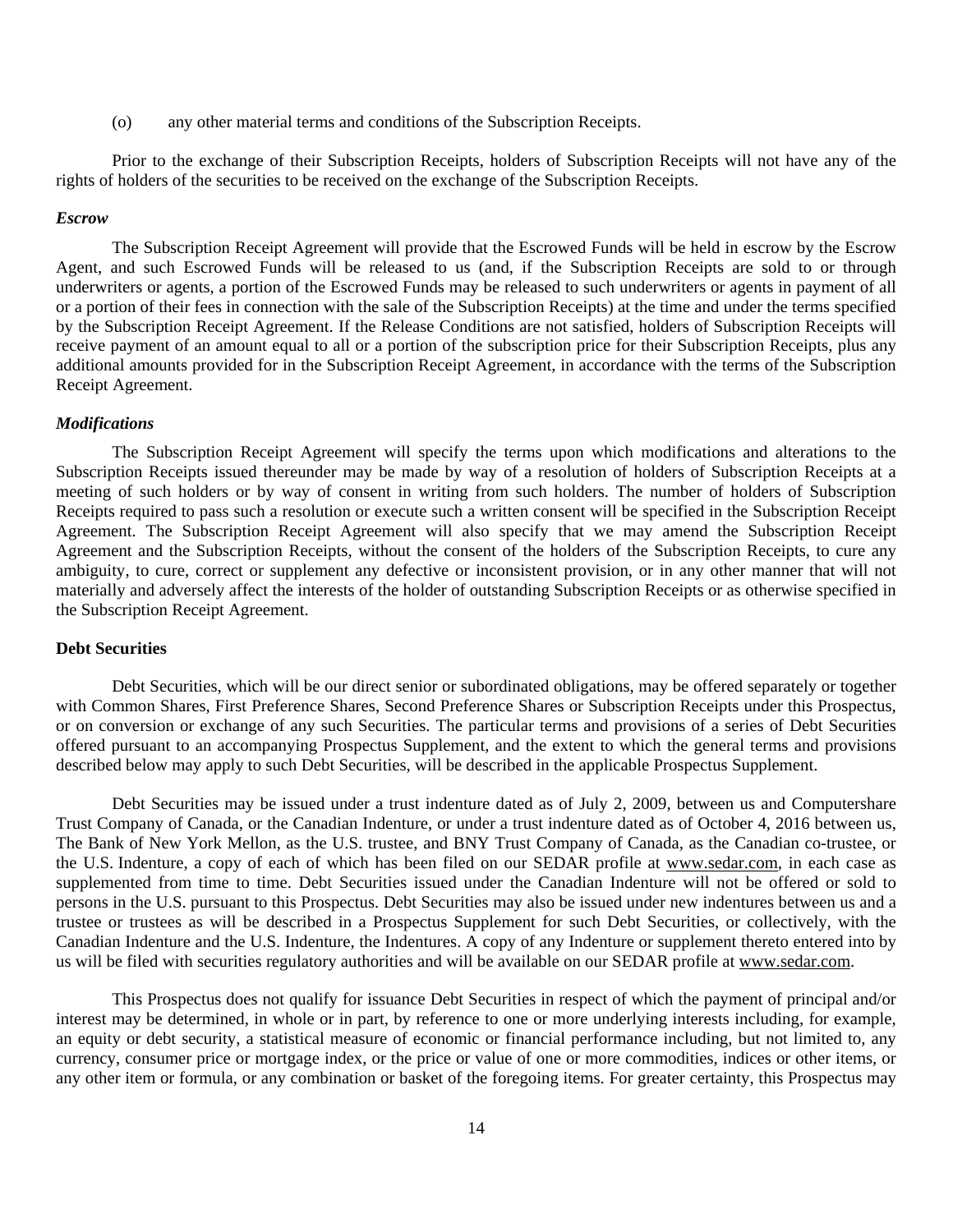qualify for issuance Debt Securities in respect of which the payment of principal and/or interest may be determined, in whole or in part, by reference to published rates of a central banking authority or one or more financial institutions, such as a prime rate or bankers' acceptance rate, or to recognized market benchmark interest rates such as LIBOR, EURIBOR or a U.S. federal funds rate.

We conduct our business primarily through our subsidiaries. Accordingly, our ability to meet our obligations under the Debt Securities is dependent primarily on the earnings and cash flows of those subsidiaries and the ability of those subsidiaries to pay dividends or to advance or repay funds to us. Our subsidiaries are separate legal entities and have no independent obligation to pay dividends to us. Prior to paying dividends to us, the subsidiaries have financial obligations that must be satisfied, including among others, their operating expenses and obligations to creditors. Furthermore, our regulated utilities are required by regulation to maintain a minimum equity-to-total capital ratio that may restrict their ability to pay dividends to us or may require that we contribute capital. The future enactment of laws or regulations may prohibit or further restrict the ability of our subsidiaries to pay upstream dividends or to repay intercorporate indebtedness. In addition, the rights that we and our creditors would have to participate in the assets of any such subsidiary upon the subsidiary's liquidation or recapitalization will be subject to the prior claims of the subsidiary's creditors. Certain of our subsidiaries have incurred substantial amounts of debt in the operations and expansion of their businesses, and we anticipate that certain of our subsidiaries will continue to do so in the future.

Holders of Debt Securities will generally have a junior position to claims of creditors of our subsidiaries, including trade creditors, debt holders, secured creditors, taxing authorities, guarantee holders and any holders of preference or preferred shares. In addition to trade debt, certain of our operating subsidiaries have ongoing corporate debt programs used to finance their business activities. The Debt Securities will be effectively subordinated to any of our existing and future secured obligations to the extent of the value of the collateral securing such obligations. The Debt Securities will be structurally subordinated to all liabilities and any preference or preferred shares of our subsidiaries.

As of November 28, 2016, on a consolidated basis (including securities due within one year), we and our operating subsidiaries had approximately \$22.7 billion of outstanding debt, of which approximately \$16.4 billion was subsidiary debt. Unless otherwise specified in a Prospectus Supplement, the Canadian Indenture and the U.S. Indenture do not limit, and future Indentures will not limit, the amount of indebtedness or preference or preferred shares issuable by our subsidiaries.

The following description of the Debt Securities is only a summary and is not intended to be comprehensive. For additional information you should refer to the Indenture under which such Debt Securities are issued.

## *General*

The Indentures will not limit the amount of Debt Securities that we may issue thereunder. We may issue Debt Securities from time to time under an Indenture in one or more series by entering into supplemental indentures or by our Board of Directors or a duly authorized committee authorizing the issuance. The Debt Securities of a series need not be issued at the same time, bear interest at the same rate or mature on the same date.

The Prospectus Supplement for a particular series of Debt Securities will disclose the specific terms of such Debt Securities, including the price or prices at which the Debt Securities to be offered will be issued. Those terms may include some or all of the following:

- (a) the title of the series;
- (b) the total principal amount of the Debt Securities of the series;
- (c) the date or dates on which principal is payable or the method for determining the date or dates, and any right that we have to change the date on which principal is payable;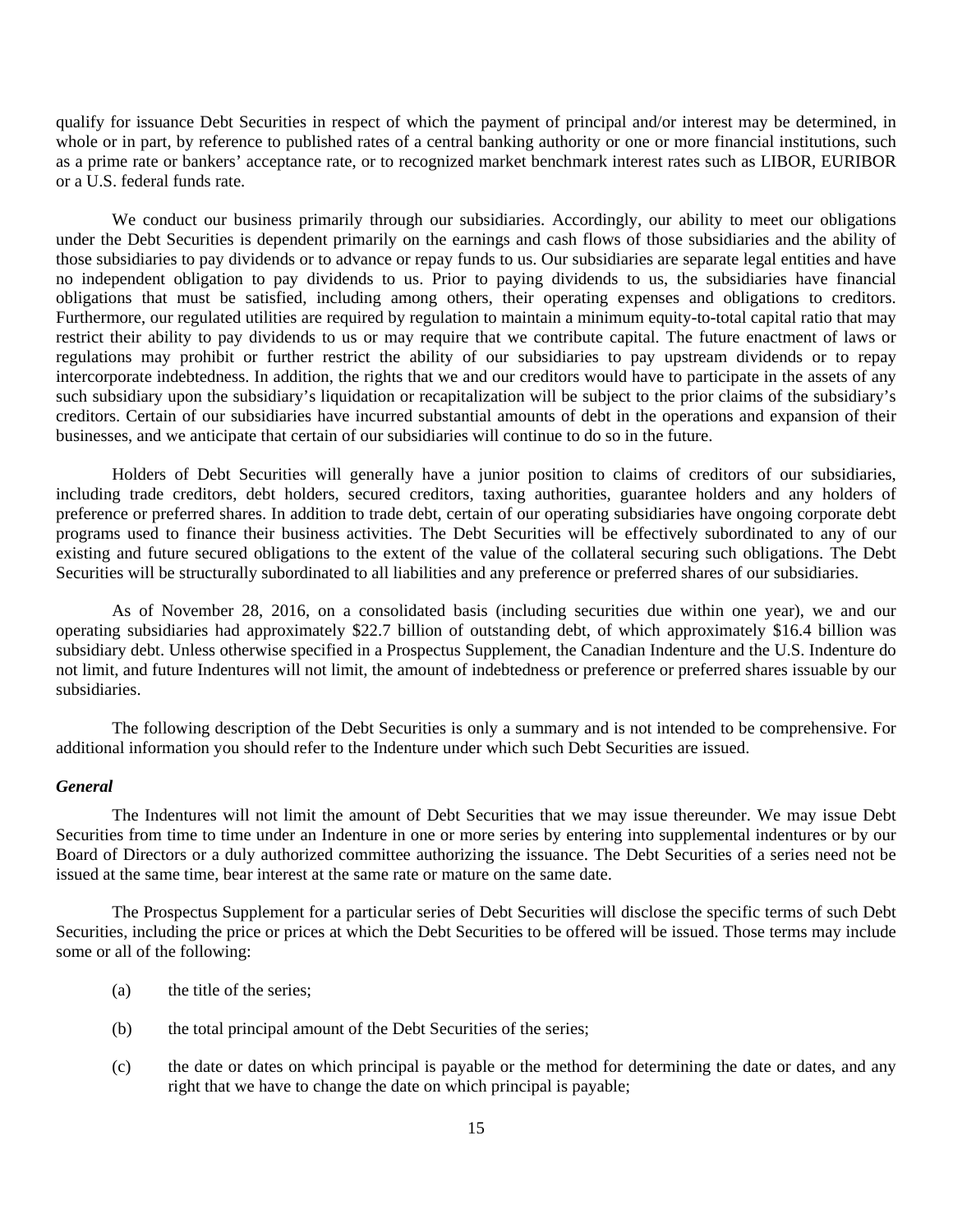- (d) the interest rate or rates, if any, or the method for determining the rate or rates, and the date or dates from which interest will accrue;
- (e) any interest payment dates and the regular record date for the interest payable on each interest payment date, if any;
- (f) whether we may extend the interest payment periods and, if so, the terms of the extension;
- (g) the place or places where payments will be made;
- (h) whether we have the option to redeem the Debt Securities and, if so, the terms of such redemption option;
- (i) any obligation that we have to redeem the Debt Securities through a sinking fund or to purchase the Debt Securities through a purchase fund or at the option of the holder;
- (j) any conversion or exchange right granted to holders, the terms and conditions thereof and the number and designation of the securities to be received by holders on any such conversion or exchange;
- (k) the currency in which the Debt Securities may be purchased and in which the principal and any interest is payable;
- (l) if payments may be made, at our election or at the holder's election, in a currency other than that in which the Debt Securities are stated to be payable, then the currency in which those payments may be made, the terms and conditions of the election and the manner of determining those amounts;
- (m) the portion of the principal payable upon acceleration of maturity, if other than the entire principal;
- (n) whether the Debt Securities will be issuable as global securities and, if so, the securities depositary;
- (o) the events of default or covenants with respect to the Debt Securities;
- (p) any index or formula used for determining principal, premium or interest;
- (q) the terms of the subordination of any series of subordinated debt;
- (r) if the principal payable on the maturity date will not be determinable on one or more dates prior to the maturity date, the amount which will be deemed to be such principal amount or the manner of determining it;
- (s) the person to whom any interest shall be payable if other than the person in whose name the Debt Security is registered on the regular record date for such interest payment; and
- (t) any other terms.

The Debt Securities offered pursuant to this Prospectus and any Prospectus Supplement may be represented by instalment receipts, the particular terms and provisions of which will be described in the applicable Prospectus Supplement and set out in an instalment receipt and pledge agreement. Any such instalment receipt will evidence, among other things, (a) the fact that a first instalment payment has been made in respect of the Debt Securities represented thereby and (b) the beneficial ownership of the Debt Securities represented by the instalment receipt, subject to a pledge of such Debt Securities securing the obligation to pay the balance outstanding under such Debt Securities on or prior to a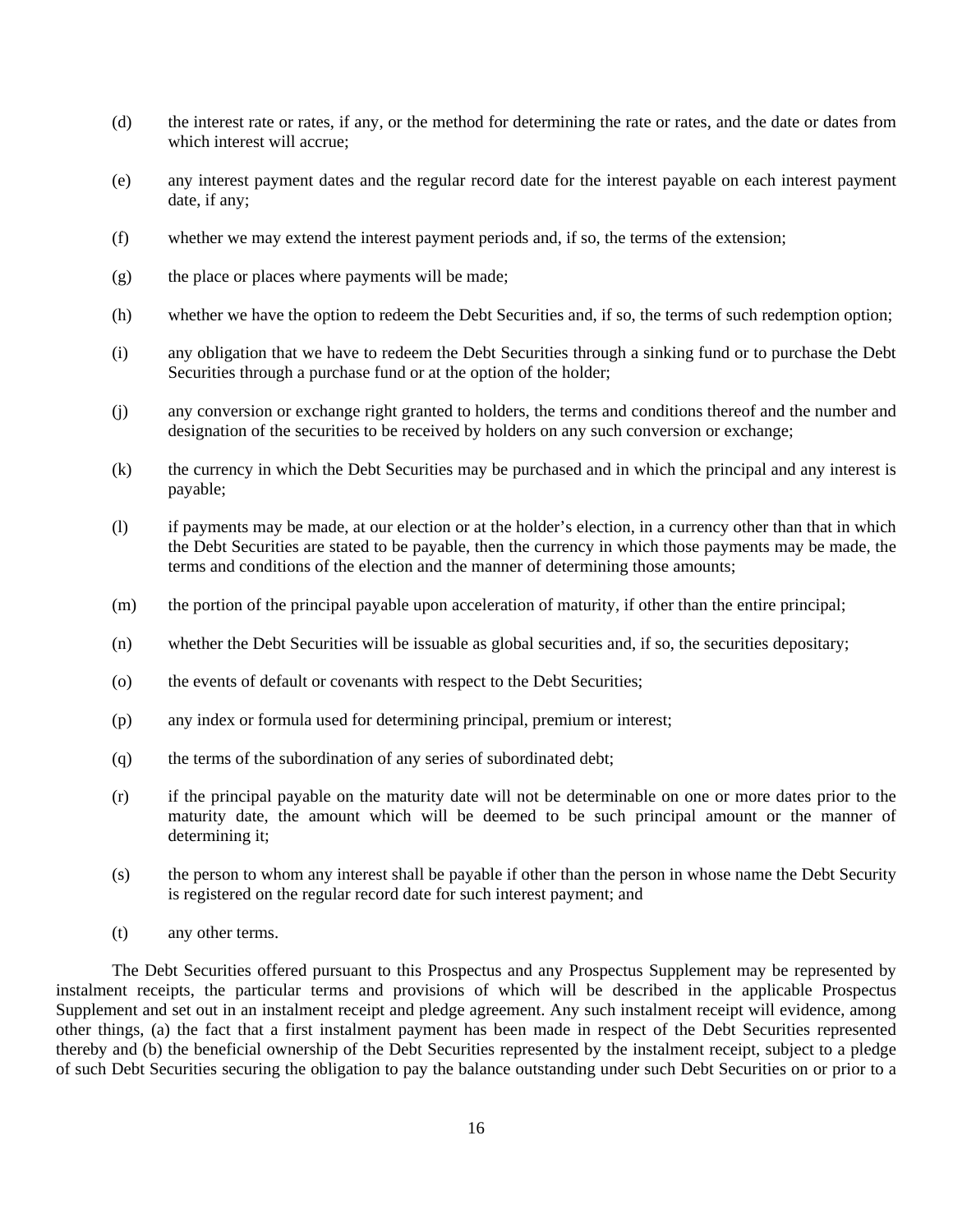certain date. A copy of any such instalment receipt and pledge agreement will be filed by us with securities regulatory authorities after it has been entered into and will be available on our SEDAR profile at www.sedar.com.

## **CHANGES IN SHARE AND LOAN CAPITAL STRUCTURE**

The following describes the changes in our share and loan capital structure since September 30, 2016:

- (a) On October 14, 2016 we issued 114,363,774 Common Shares to former holders of ITC common stock as partial consideration for the acquisition of ITC.
- (b) During the period from October 1, 2016 up to and including November 28, 2016, our consolidated longterm debt, capital lease and finance obligations, including current portions and committed credit facility borrowings classified as long-term debt increased by approximately \$9.8 billion, principally due to:
	- (i) the issuance on October 4, 2016 of an aggregate principal amount of US\$2 billion of Exchangeable Notes (as defined below) in connection with the financing of the acquisition of ITC;
	- (ii) the drawdown on October 13, 2016 of \$535 million (approximately US\$404 million) from our non-revolving term senior unsecured equity bridge facility with The Bank of Nova Scotia, repayable in full 364 days following its advance, in connection with the financing of the acquisition of ITC;
	- (iii) approximately US\$4.6 billion (at fair value) of consolidated long-term debt of ITC and its subsidiaries outstanding on October 14, 2016, the date of closing of the acquisition of ITC by Fortis:
	- (iv) the issuance of a shareholder note in the principal amount of US\$199 million by a subsidiary of Fortis in favour of Eiffel Investment Pte Ltd, an affiliate of GIC, in connection with the financing of the acquisition of ITC; and
	- (v) changes in foreign exchange rates over the period.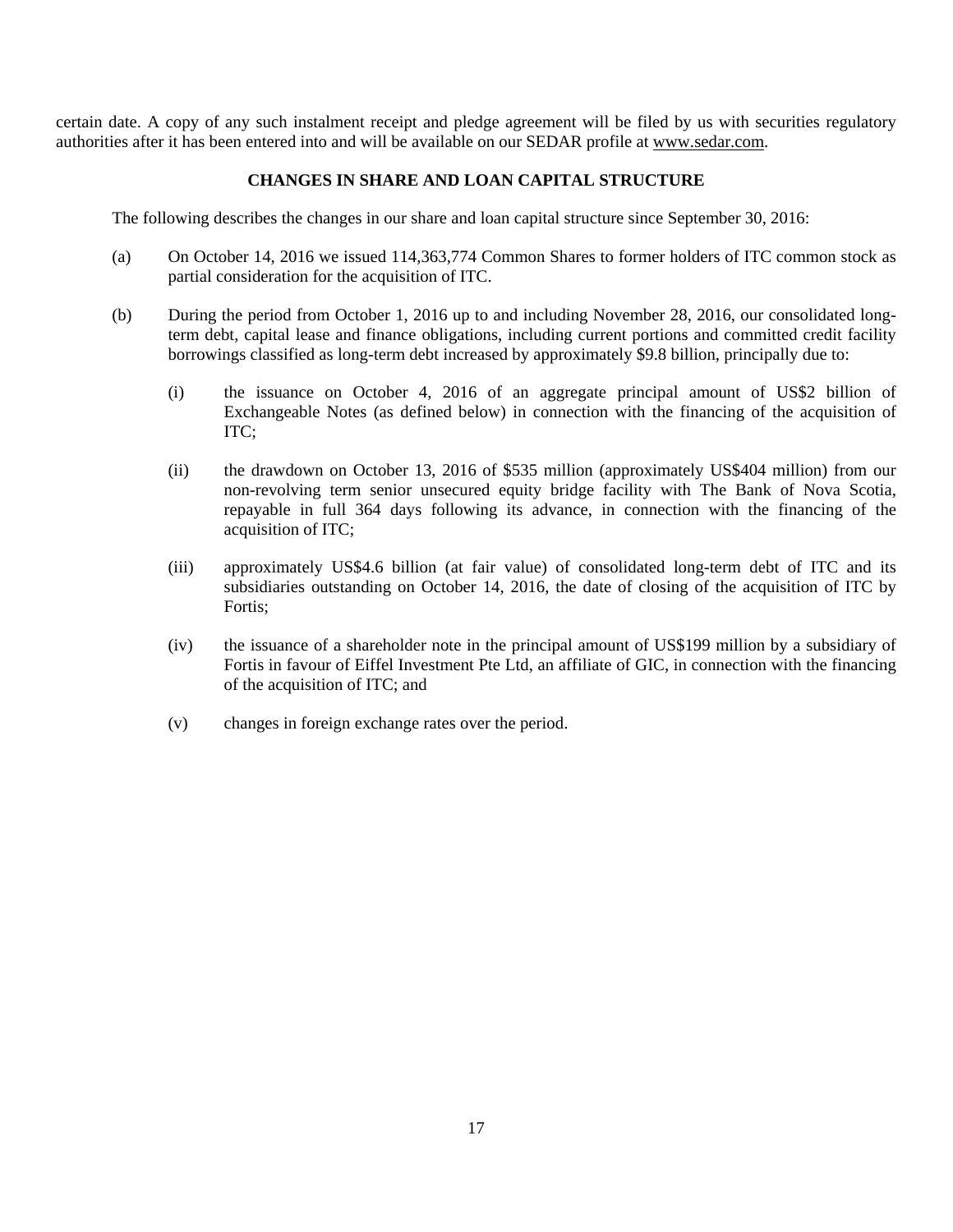#### **PRIOR SALES**

We have not sold or issued any First Preference Shares, Second Preference Shares or Subscription Receipts or securities convertible into First Preference Shares, Second Preference Shares or Debt Securities during the 12 months prior to the date hereof. The following table summarizes our issuances of Common Shares and securities convertible into Common Shares or exchangeable for Debt Securities during the 12 months prior to the date of this Prospectus:

| Date | <b>Security</b> | <b>Weighted Average</b><br><b>Issue Price or</b><br><b>Exercise Price per</b><br>Security, as<br>applicable |       | Number of<br><b>Securities</b> |
|------|-----------------|-------------------------------------------------------------------------------------------------------------|-------|--------------------------------|
|      |                 | \$                                                                                                          | 29.26 | 45,288                         |
|      |                 | \$                                                                                                          | 30.72 | 2,701                          |
|      |                 |                                                                                                             | 36.13 | 1,214,623                      |
|      |                 |                                                                                                             | 36.84 | 70,242                         |
|      |                 |                                                                                                             | 36.87 | 7,855                          |
|      |                 |                                                                                                             | 25.94 | 22,101                         |
|      |                 | \$                                                                                                          | 30.72 | 1,627                          |
|      |                 | \$                                                                                                          | 22.84 | 38,061                         |
|      |                 | \$                                                                                                          | 23.84 | 340,002                        |
|      |                 | \$                                                                                                          | 37.31 | 778,491                        |
|      |                 | \$                                                                                                          | 38.25 | 140,536                        |
|      |                 | \$                                                                                                          | 38.05 | 7,300                          |
|      |                 | \$                                                                                                          | 23.77 | 181,861                        |
|      |                 | \$                                                                                                          | 30.72 | 1,398                          |
|      |                 | \$                                                                                                          | 33.04 | 48,587                         |
|      |                 | \$                                                                                                          | 30.72 | 325                            |
|      |                 | \$                                                                                                          | 30.11 | 19,660                         |
|      |                 | \$                                                                                                          | 40.21 | 912,982                        |
|      |                 |                                                                                                             | 41.02 | 80.013                         |
|      |                 |                                                                                                             | 41.02 | 7,306                          |
|      |                 | \$                                                                                                          | 28.30 | 67,424                         |
|      |                 |                                                                                                             | 30.72 | 813                            |
|      |                 | \$                                                                                                          | 30.61 | 280,627                        |
|      |                 | \$                                                                                                          | 30.72 | 1,627                          |
|      |                 | \$                                                                                                          | 32.95 | 12,292                         |
|      |                 | \$                                                                                                          | 30.72 | 4,979                          |
|      |                 | \$                                                                                                          | 41.30 | 908,685                        |
|      |                 |                                                                                                             | 41.95 | 67,451                         |
|      |                 |                                                                                                             | 42.14 | 5,996                          |
|      |                 | \$                                                                                                          | 30.72 | 651                            |
|      |                 | US\$                                                                                                        | 2,000 | 1.000.000                      |
|      |                 | \$                                                                                                          | 40.96 | 114,363,774                    |

<sup>(1)</sup> Issued on the exercise of options granted pursuant to our 2006 and 2012 Stock Option Plans.

\_\_\_\_\_\_\_\_\_\_\_\_\_\_\_\_\_

 $(2)$  Issued upon the conversion of the convertible debentures issued by us on January 9, 2014 in connection with the financing of the acquisition of UNS Energy.

<sup>(3)</sup> Issued pursuant to our Dividend Reinvestment Plan, or DRIP.

<sup>(4)</sup> Issued pursuant to our Employee Share Purchase Plan, or ESPP.

<sup>(5)</sup> Issued pursuant to our Consumer Share Purchase Plan, or CSPP.

<sup>(6)</sup> Exchangeable Notes issued on October 4, 2016 in connection with the financing of the acquisition of ITC.

 $(7)$  Issued to former holders of ITC common stock as partial consideration for the acquisition of ITC.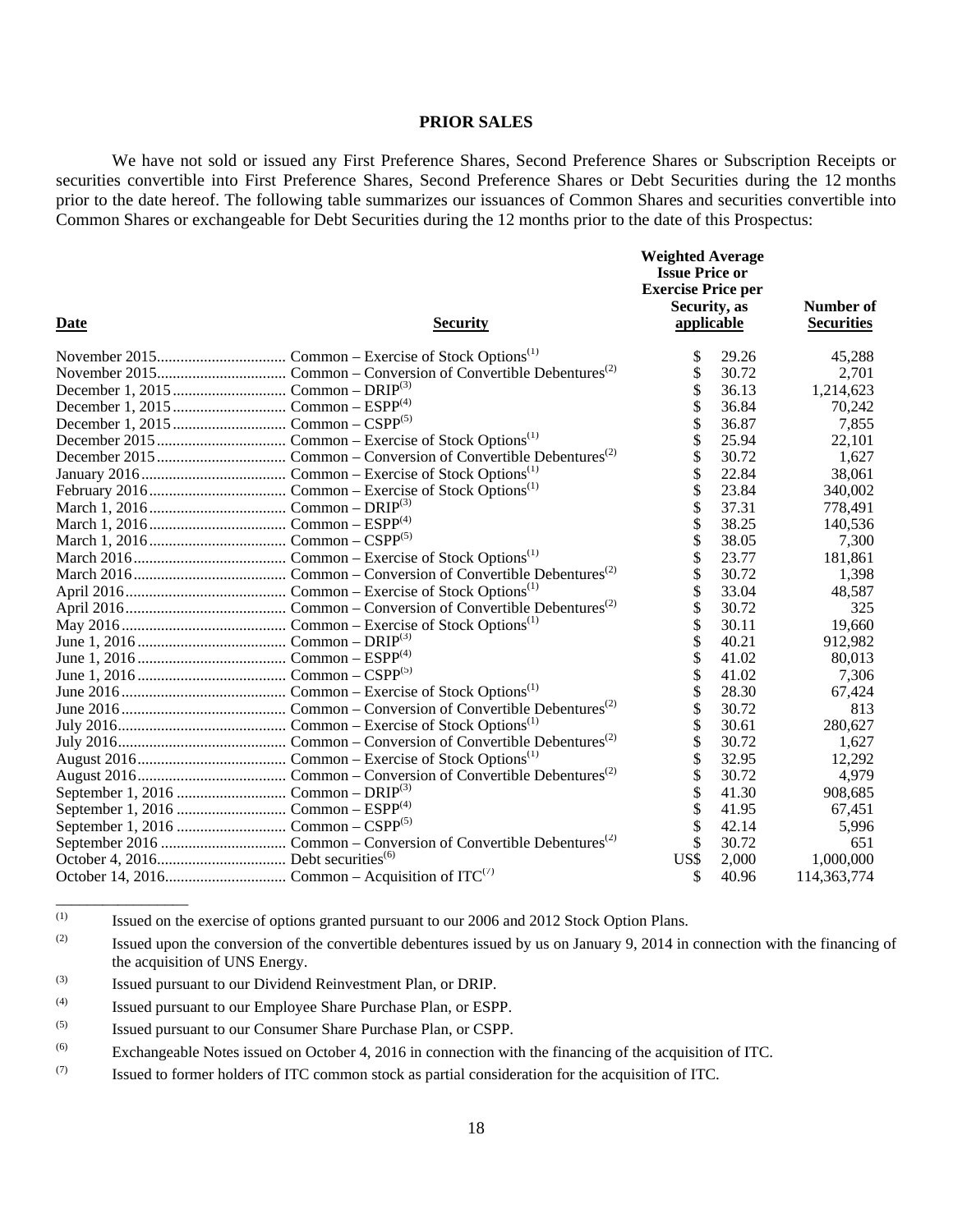## **TRADING PRICES AND VOLUMES**

The following tables set forth, for the periods indicated, the reported high and low daily trading prices and the aggregate volume of trading of our Common Shares on the TSX and NYSE and of our Outstanding First Preference Shares on the TSX.

|      | <b>Trading of</b><br><b>Common Shares</b> |             |            | <b>Trading of</b><br><b>Common Shares</b> |        |           |
|------|-------------------------------------------|-------------|------------|-------------------------------------------|--------|-----------|
|      |                                           |             |            |                                           |        |           |
|      |                                           | TSX         |            | <b>NYSE</b>                               |        |           |
|      | <u>High</u>                               | <u> Low</u> | Volume     | <b>High</b>                               | Low    | Volume    |
|      | $($ \$)                                   | \$)         | (# )       | (US\$)                                    | (US\$) | #)        |
| 2015 |                                           |             |            |                                           |        |           |
|      | 38.60                                     | 36.35       | 12,504,209 |                                           |        |           |
|      | 38.26                                     | 35.51       | 15.464,056 |                                           |        |           |
| 2016 |                                           |             |            |                                           |        |           |
|      | 40.71                                     | 35.79       | 15.310.648 |                                           |        |           |
|      | 41.58                                     | 35.53       | 42,973,318 | $\overline{\phantom{a}}$                  |        |           |
|      | 41.08                                     | 37.74       | 24,278,066 |                                           |        |           |
|      | 41.09                                     | 38.52       | 16,625,820 |                                           |        |           |
|      | 41.48                                     | 39.50       | 19.329.553 |                                           |        |           |
|      | 43.91                                     | 40.78       | 20.791.983 |                                           |        |           |
|      | 44.87                                     | 42.79       | 16,617,319 |                                           |        |           |
|      | 43.75                                     | 40.99       | 16,936,055 |                                           |        |           |
|      | 42.83                                     | 40.32       | 18,057,520 |                                           |        |           |
|      | 44.22                                     | 40.13       | 55.424,615 | 33.25                                     | 31.03  | 9,326,578 |
|      | 44.27                                     | 39.58       | 25,023,308 | 33.10                                     | 29.14  | 6.834.455 |

 $(1)$  The Common Shares commenced trading on the NYSE on October 14, 2016.

\_\_\_\_\_\_\_\_\_\_\_\_

|      | <b>Trading of First</b><br><b>Preference Shares, Series F</b> |                  |         | <b>Trading of First</b><br><b>Preference Shares, Series G</b> |            |         |
|------|---------------------------------------------------------------|------------------|---------|---------------------------------------------------------------|------------|---------|
|      |                                                               |                  |         |                                                               |            |         |
|      |                                                               | TSX              |         | TSX                                                           |            |         |
|      | <b>High</b>                                                   | <u>Low</u>       | Volume  | <u>High</u>                                                   | <u>Low</u> | Volume  |
|      | $\overline{(\$)}$                                             | $\overline{(*)}$ | #)      | $\overline{(\$)}$                                             | \$)        | $(\#)$  |
| 2015 |                                                               |                  |         |                                                               |            |         |
|      | 23.55                                                         | 21.95            | 128,647 | 19.96                                                         | 17.78      | 280,941 |
|      | 23.71                                                         | 21.65            | 87.471  | 18.49                                                         | 15.57      | 374,203 |
| 2016 |                                                               |                  |         |                                                               |            |         |
|      | 23.39                                                         | 20.70            | 71,898  | 18.40                                                         | 13.67      | 183,048 |
|      | 22.50                                                         | 21.25            | 72.699  | 16.40                                                         | 13.80      | 128,071 |
|      | 22.75                                                         | 21.41            | 68.513  | 16.35                                                         | 14.15      | 88,313  |
|      | 23.65                                                         | 22.43            | 64,624  | 17.80                                                         | 16.03      | 117,620 |
|      | 23.98                                                         | 22.99            | 35.996  | 17.47                                                         | 15.98      | 74,399  |
|      | 24.10                                                         | 23.01            | 42,356  | 17.47                                                         | 16.04      | 367,192 |
|      | 25.12                                                         | 23.51            | 119.301 | 18.20                                                         | 16.63      | 90,198  |
|      | 25.40                                                         | 24.68            | 44,020  | 19.14                                                         | 17.76      | 113,488 |
|      | 24.95                                                         | 24.46            | 62,489  | 18.25                                                         | 17.32      | 163,254 |
|      | 24.80                                                         | 24.05            | 53,777  | 18.67                                                         | 17.37      | 239,666 |
|      | 24.70                                                         | 22.82            | 81,501  | 18.68                                                         | 17.30      | 292,566 |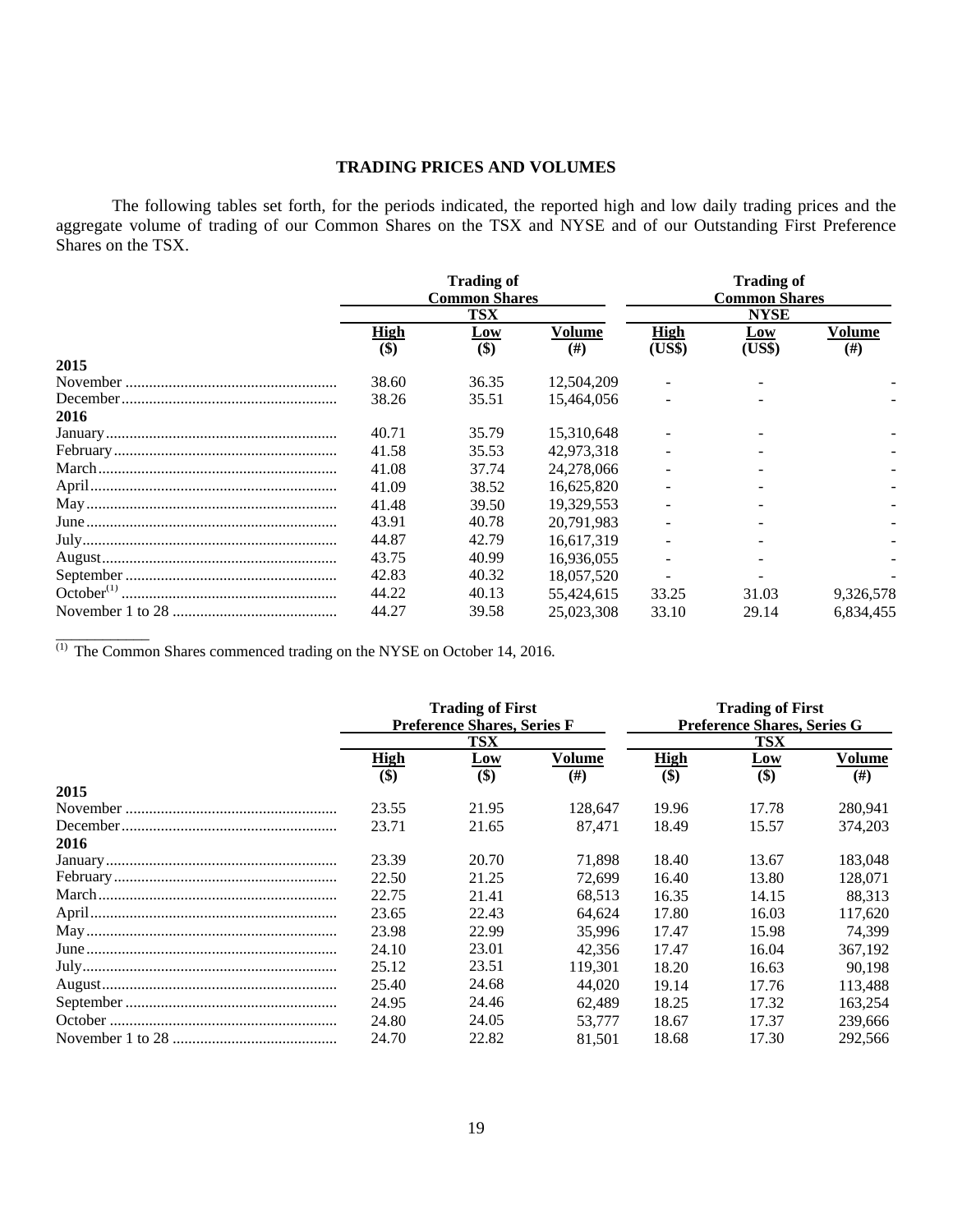|      | <b>Trading of First</b><br><b>Preference Shares, Series H</b><br><b>TSX</b> |       |          | <b>Trading of First</b><br><b>Preference Shares, Series I</b> |       |         |
|------|-----------------------------------------------------------------------------|-------|----------|---------------------------------------------------------------|-------|---------|
|      |                                                                             |       |          |                                                               |       |         |
|      | High                                                                        | Low   | Volume   | High                                                          | Low   | Volume  |
|      | \$)                                                                         | \$)   | $^{(#)}$ | \$)                                                           | \$)   | (#)     |
| 2015 |                                                                             |       |          |                                                               |       |         |
|      | 15.70                                                                       | 13.95 | 110,962  | 13.75                                                         | 12.00 | 75,755  |
|      | 14.81                                                                       | 12.75 | 145.156  | 13.00                                                         | 10.92 | 101,208 |
| 2016 |                                                                             |       |          |                                                               |       |         |
|      | 14.75                                                                       | 11.62 | 114,195  | 12.56                                                         | 10.35 | 38,209  |
|      | 13.24                                                                       | 10.72 | 245,359  | 10.74                                                         | 8.90  | 45,475  |
|      | 12.90                                                                       | 10.80 | 262,353  | 10.85                                                         | 9.17  | 36,170  |
|      | 13.88                                                                       | 12.81 | 155.271  | 12.00                                                         | 10.50 | 38,797  |
|      | 13.91                                                                       | 12.51 | 323,457  | 12.04                                                         | 11.25 | 46,678  |
|      | 14.41                                                                       | 13.15 | 70.281   | 12.16                                                         | 11.62 | 72,197  |
|      | 14.38                                                                       | 13.65 | 42,089   | 12.41                                                         | 12.00 | 20,709  |
|      | 14.54                                                                       | 13.54 | 89,971   | 12.85                                                         | 11.88 | 32,400  |
|      | 14.16                                                                       | 13.25 | 280.831  | 12.13                                                         | 11.58 | 52,530  |
|      | 14.34                                                                       | 13.86 | 104.354  | 13.04                                                         | 12.05 | 89,636  |
|      | 14.44                                                                       | 13.32 | 207,760  | 12.49                                                         | 11.99 | 194,906 |

|      | <b>Trading of First</b>            |            |               | <b>Trading of First</b>            |       |          |
|------|------------------------------------|------------|---------------|------------------------------------|-------|----------|
|      | <b>Preference Shares, Series J</b> |            |               | <b>Preference Shares, Series K</b> |       |          |
|      |                                    | <b>TSX</b> |               | TSX                                |       |          |
|      | High                               | Low        | <b>Volume</b> | <b>High</b>                        | Low   | Volume   |
|      | \$)                                | \$)        | $^{(#)}$      | \$)                                | \$)   | $^{(#)}$ |
| 2015 |                                    |            |               |                                    |       |          |
|      | 22.85                              | 21.23      | 112,115       | 20.49                              | 18.52 | 404,180  |
|      | 23.00                              | 20.80      | 76.388        | 19.39                              | 16.56 | 314,369  |
| 2016 |                                    |            |               |                                    |       |          |
|      | 22.66                              | 19.15      | 109,984       | 19.02                              | 14.77 | 176,736  |
|      | 21.84                              | 20.45      | 84,608        | 16.50                              | 14.35 | 111.411  |
|      | 21.88                              | 20.82      | 213.627       | 16.66                              | 14.59 | 91,313   |
|      | 22.76                              | 21.70      | 62.788        | 17.95                              | 16.25 | 77,469   |
|      | 23.17                              | 22.22      | 63,674        | 17.56                              | 16.59 | 139,343  |
|      | 23.52                              | 22.27      | 59,206        | 17.82                              | 16.60 | 148,499  |
|      | 24.22                              | 22.80      | 347.487       | 18.25                              | 16.90 | 259,099  |
|      | 24.49                              | 23.70      | 100,536       | 19.19                              | 17.91 | 112,893  |
|      | 24.27                              | 23.61      | 236,018       | 18.26                              | 17.65 | 125,371  |
|      | 24.27                              | 23.60      | 393,068       | 18.32                              | 16.42 | 283,093  |
|      | 24.08                              | 22.15      | 103,743       | 18.57                              | 17.11 | 246,395  |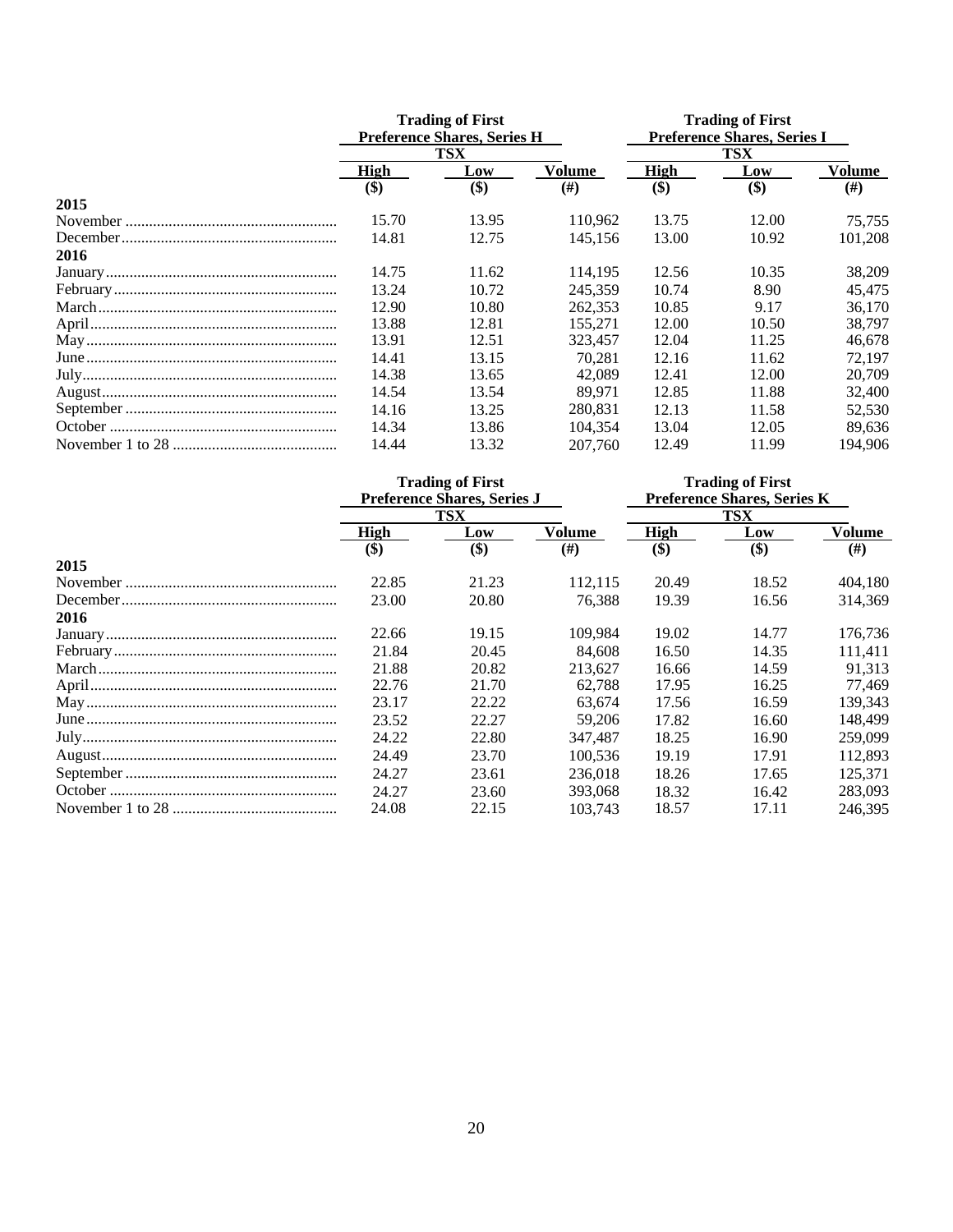|          | <b>Trading of First</b>            |       |         |  |
|----------|------------------------------------|-------|---------|--|
|          | <b>Preference Shares, Series M</b> |       |         |  |
|          |                                    | TSX   |         |  |
|          | High                               | Low   | Volume  |  |
|          | $($)$                              | $($)$ | #)      |  |
| 2015     |                                    |       |         |  |
| November | 22.83                              | 19.85 | 311,587 |  |
|          | 21.19                              | 17.90 | 792.543 |  |
| 2016     |                                    |       |         |  |
|          | 20.90                              | 15.94 | 304,778 |  |
|          | 18.48                              | 15.30 | 586.706 |  |
|          | 18.56                              | 15.97 | 564,271 |  |
|          | 20.36                              | 18.14 | 498.847 |  |
|          | 19.99                              | 18.00 | 386.165 |  |
|          | 19.98                              | 18.06 | 300,512 |  |
|          | 19.98                              | 18.57 | 186,597 |  |
|          | 20.87                              | 19.71 | 487.473 |  |
|          | 20.60                              | 19.42 | 276,502 |  |
|          | 19.98                              | 19.09 | 291.230 |  |
|          | 20.68                              | 19.15 | 573.983 |  |

## **USE OF PROCEEDS**

We intend to use the net proceeds from the sale of Securities to repay indebtedness, to directly or indirectly finance future growth opportunities and/or for general corporate purposes. Specific information about the use of net proceeds of any offering of Securities under this Prospectus will be set forth in the applicable Prospectus Supplement. We may invest funds which we do not immediately use. Such investments may include short-term marketable investment grade securities denominated in Canadian dollars, U.S. dollars or other currencies. We may, from time to time, issue securities other than pursuant to this Prospectus.

#### **PLAN OF DISTRIBUTION**

We and any Selling Securityholder may sell the Securities, separately or together, to or through one or more underwriters or dealers, purchasing as principals for public offering and sale by them, and may also sell Securities to one or more other purchasers directly or through agents. Securities sold to the public pursuant to this Prospectus may be offered and sold exclusively in Canada or the U.S., or in both jurisdictions. The Prospectus Supplement relating to an offering of Securities will indicate the jurisdiction or jurisdictions in which such offering is being made to the public. Each Prospectus Supplement will set out the terms of the offering, including the name or names of any underwriters, dealers or agents, the purchase price or prices of the Securities (or the manner of determination thereof if offered on a nonfixed price basis), and the proceeds to us or the applicable Selling Securityholder from the sale of the Securities. Only underwriters, dealers or agents so named in the Prospectus Supplement are deemed to be underwriters, dealers or agents, as the case may be, in connection with the Securities offered thereby.

The Securities may be sold, from time to time in one or more transactions at a fixed price or prices which may be changed or at market prices prevailing at the time of sale, at prices related to such prevailing market prices or at negotiated prices. The prices at which the Securities may be offered may vary between purchasers and during the period of distribution. If, in connection with the offering of Securities at a fixed price or prices, the underwriters have made a *bona fide* effort to sell all of the Securities at the initial offering price fixed in the applicable Prospectus Supplement, the public offering price may be decreased and thereafter further changed, from time to time, to an amount not greater than the initial public offering price fixed in such Prospectus Supplement, in which case the compensation realized by the underwriters, dealers or agents will be decreased by the amount that the aggregate price paid by purchasers for the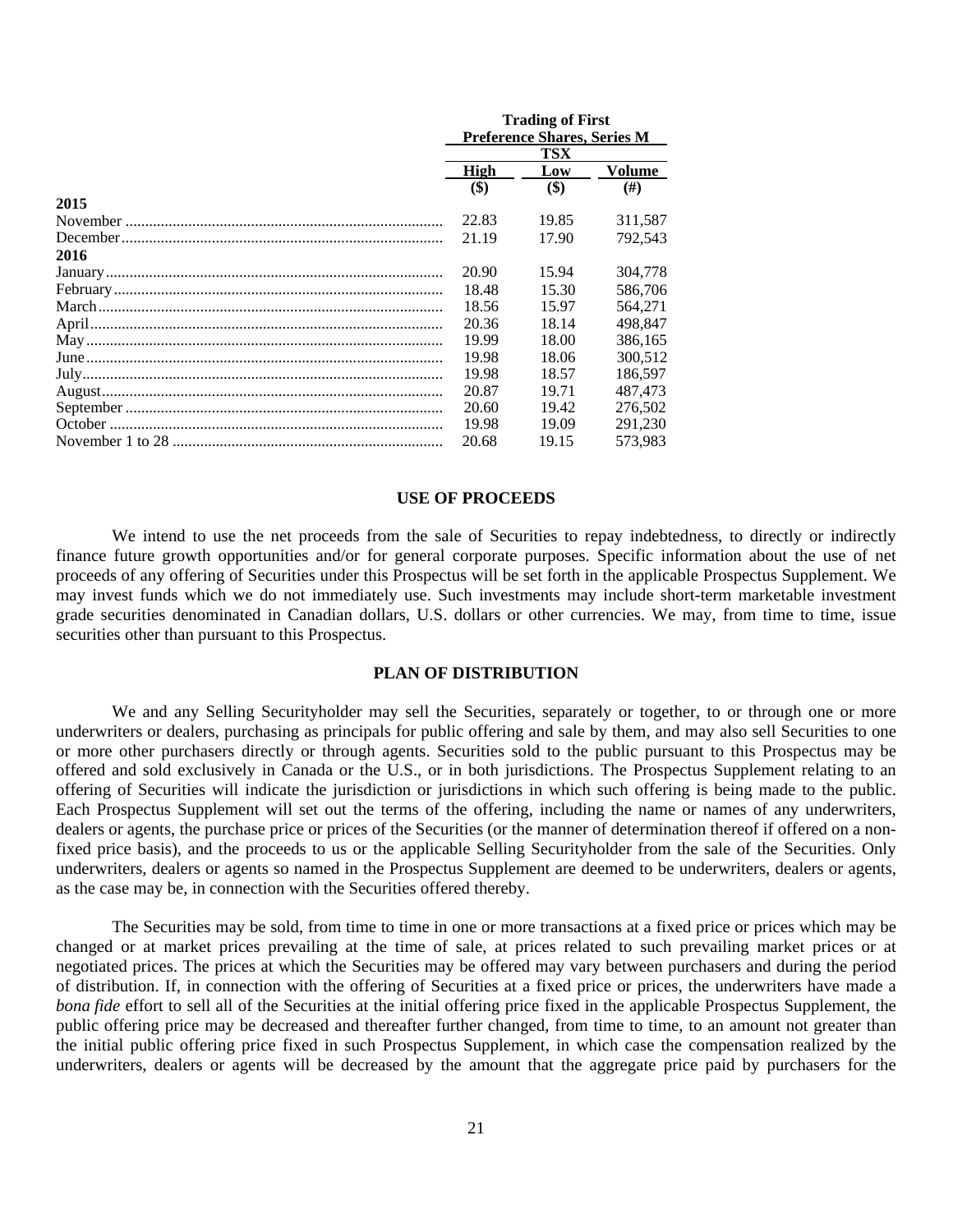Securities is less than the gross proceeds paid by the underwriters, dealers or agents to us or the applicable Selling Securityholder.

If underwriters or dealers purchase Securities as principals, the Securities will be acquired by the underwriters or dealers for their own account and may be resold from time to time in one or more transactions, including negotiated transactions, at a fixed public offering price or at varying prices determined at the time of sale. The obligations of the underwriters or dealers to purchase those Securities will be subject to certain conditions precedent, and the underwriters or dealers will be obligated to purchase all the Securities offered by the Prospectus Supplement if any of such Securities are purchased. Any public offering price and any discounts or concessions allowed or re-allowed or paid may be changed from time to time.

The Securities may also be sold directly by us or any Selling Securityholder in accordance with applicable securities laws at prices and upon terms agreed to by the purchaser and us or the Selling Securityholder, as applicable, or through agents designated by us or the Selling Securityholder, as applicable, from time to time. Any agent involved in the offering and sale of Securities pursuant to a particular Prospectus Supplement will be named, and any commissions payable by us or the Selling Securityholder, as applicable, to that agent will be set forth, in such Prospectus Supplement. Unless otherwise indicated in the Prospectus Supplement, any agent would be acting on a best efforts basis for the period of its appointment.

In connection with the sale of the Securities, underwriters, dealers or agents may receive compensation from us or the Selling Securityholder, as applicable, in the form of commissions, concessions and discounts. Any such commissions may be paid out of our or the Selling Securityholder's general funds, as applicable, or the proceeds of the sale of Securities. Underwriters, dealers and agents who participate in the distribution of the Securities may be entitled under agreement to be entered into with the us or the Selling Securityholder, as applicable, to indemnification by us or the Selling Securityholder, as applicable, against certain liabilities, including liabilities under Canadian securities legislation, or to contribution with respect to payments which such underwriters, dealers or agents may be required to make in respect thereof. Such underwriters, dealers and agents may engage in transactions with, or perform services for, us in the ordinary course of business.

In connection with any offering of Securities, the applicable Prospectus Supplement will set forth any intention by the underwriters, dealers or agents to offer, allot or effect transactions which stabilize or maintain the market price of the Securities offered at a level above that which might otherwise prevail in the open market. Such transactions, if commenced, may be interrupted or discontinued at any time.

We may also issue Debt Securities under a Prospectus Supplement in exchange for an equal principal amount of our US\$500 million 2.100% Notes due 2021 and our US\$1,500 million 3.055% Notes due 2026, or collectively, the Exchangeable Notes, issued on October 4, 2016 in a transaction that was exempt from registration under the Securities Act. The Exchangeable Notes were issued by us to initial purchasers, or the Initial Purchasers, and sold by the Initial Purchasers to qualified institutional buyers in the U.S. in reliance on Rule 144A and to non-U.S. persons outside the U.S. in reliance on Regulation S. In connection with the issuance of the Exchangeable Notes, we entered into an exchange and registration rights agreement with the Initial Purchasers dated October 4, 2016, a copy of which is available on our SEDAR profile at www.sedar.com.

## **SELLING SECURITYHOLDERS**

This Prospectus may also, from time to time, relate to the offering of Securities by way of a secondary offering by certain Selling Securityholders. The terms under which the Securities may be offered by Selling Securityholders will be described in the applicable Prospectus Supplement. The Prospectus Supplement for or including any offering of Securities by Selling Securityholders will include, without limitation, where applicable: (a) the names of the Selling Securityholders; (b) the number and type of Securities owned, controlled or directed by each of the Selling Securityholders; (c) the number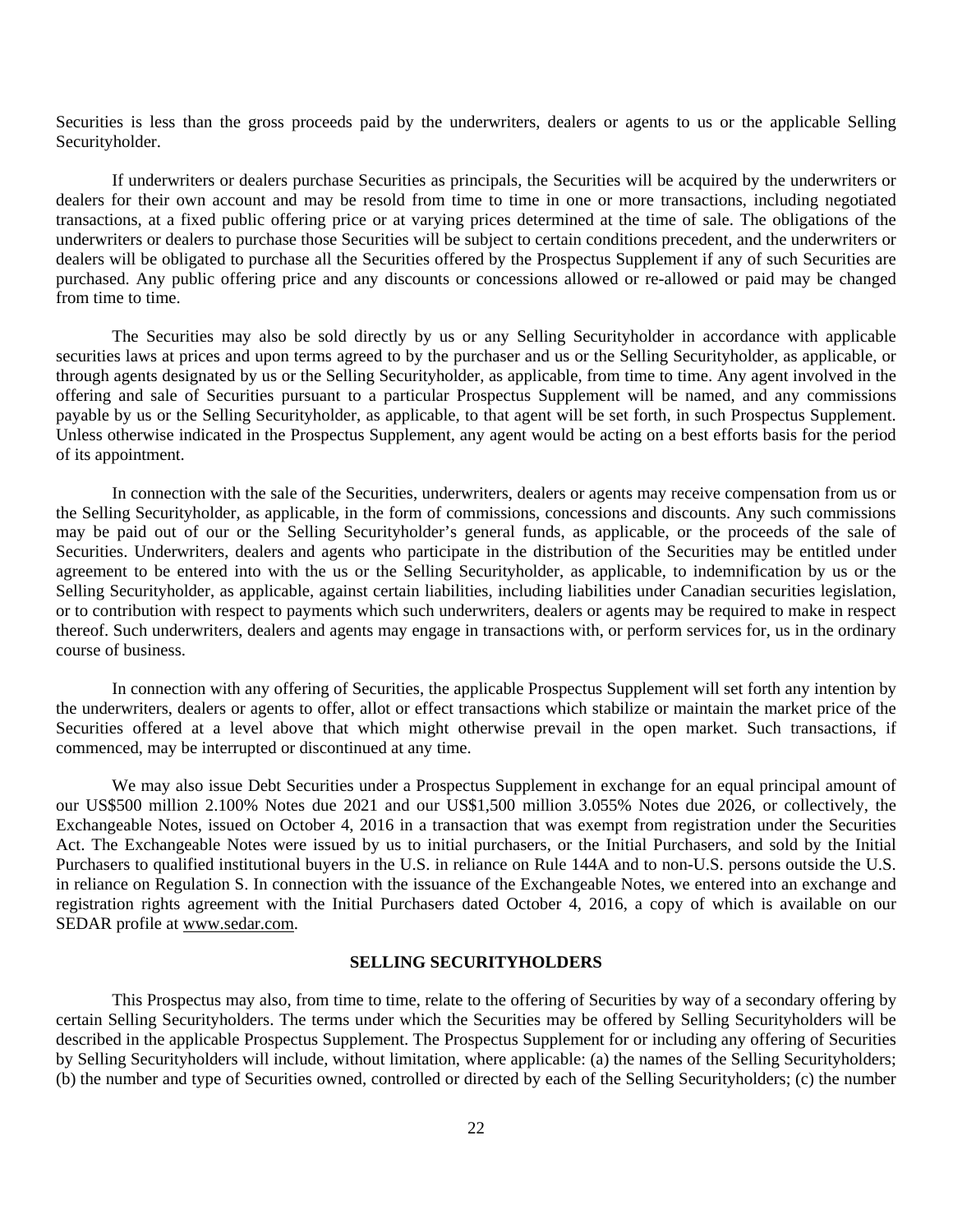of Securities being distributed for the account of each Selling Securityholder; (d) the number of Securities to be owned, controlled or directed by the Selling Securityholders after the distribution and the percentage that number or amount represents out of the total number of outstanding Securities of the relevant class; (e) whether the Securities are owned by the Selling Securityholders, both of record and beneficially, of record only or beneficially only; (f) if the Selling Securityholder purchased any of the Securities held by it in the 24 months preceding the date of the Prospectus Supplement, the date or dates on which the Selling Securityholders acquired the Securities; and (g) if the Selling Securityholder acquired the Securities held by it in the 12 months preceding the date of the Prospectus Supplement, the cost thereof to the Selling Securityholder in the aggregate and on a per security basis.

## **CERTAIN INCOME TAX CONSIDERATIONS**

The applicable Prospectus Supplement will describe certain material Canadian federal income tax consequences to an investor of the acquisition, ownership and disposition of any Securities offered thereunder. The applicable Prospectus Supplement may also describe certain U.S. federal income tax considerations generally applicable to the acquisition, ownership and disposition of any Securities offered thereunder by an investor who is a U.S. person.

#### **RISK FACTORS**

An investment in the Securities involves certain risks. A prospective purchaser of Securities should carefully consider the risk factors described under:

- (a) the heading "Business Risk Management" found on pages 43 to 59 of the Annual MD&A;
- (b) note 32 "Financial Risk Management" found on pages 69 to 73 of the Annual Financial Statements;
- (c) the heading "Business Risk Management" found on page 28 of the Interim MD&A;
- (d) note 19 "Financial Risk Management" found on pages F-27 to F-31 of the Interim Financial Statements;
- (e) the heading "Risk Factors" found on pages D-14 to D-22 of the Management Information Circular, which include certain risks that relate to the business and operations of ITC;
- (f) "Schedule G Risk Factors" to the Management Information Circular;
- (g) "Schedule A Risk Factors" to the ITC Business Acquisition Report; and
- (h) the heading "Item 1A. Risk Factors" found on pages 48 to 51 of "Schedule B ITC Interim Financial Statements and MD&A" to the ITC Business Acquisition Report, which include certain risks that relate to the business and operations of ITC,

each of which is incorporated by reference herein. In addition, prospective purchasers of Securities should carefully consider, in light of their own financial circumstances, the risk factors set out below, as well as the other information contained in this Prospectus (including the documents incorporated by reference herein) and in all subsequently filed documents incorporated by reference and those described in a Prospectus Supplement relating to a specific offering of Securities, before making an investment decision.

## **As a foreign private issuer, we are permitted to follow certain home country corporate governance practices instead of otherwise applicable SEC and NYSE requirements.**

As a foreign private issuer, in reliance on NYSE rules that permit a foreign private issuer to follow the corporate governance practices of its home country, we will be permitted to follow certain Canadian corporate governance practices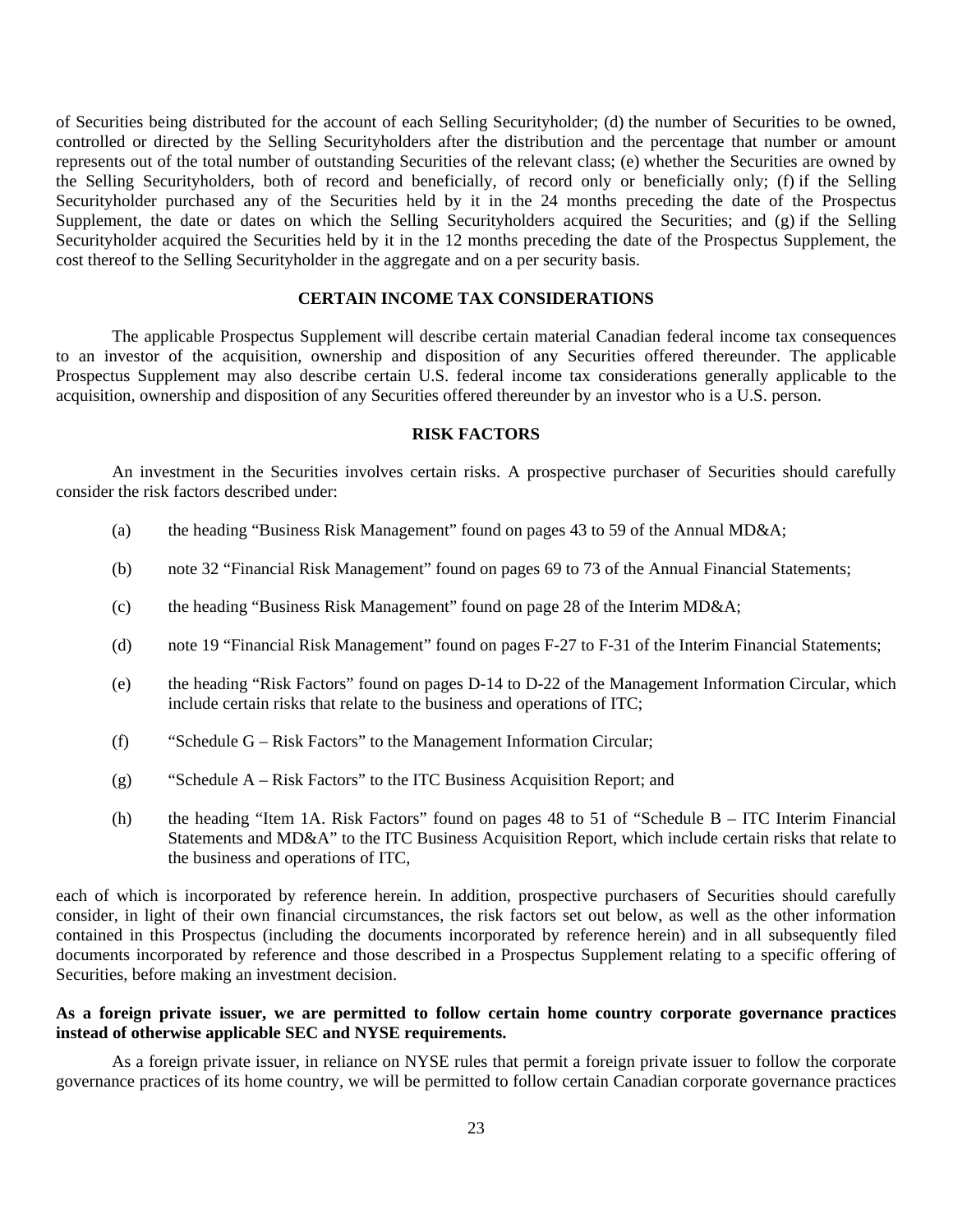instead of those otherwise required under the corporate governance standards for U.S. domestic issuers. We expect to follow Canadian home country practices with regard to obtaining shareholder approval for certain dilutive events. We may in the future elect to follow Canadian home country practices with regard to other matters such as the formation and composition of our Board of Directors, our audit, human resources and governance and nominating committees and separate sessions of independent directors. Accordingly, our investors may not be afforded the same protection as provided under NYSE corporate governance rules. Following Canadian home country governance practices as opposed to the requirements that would otherwise apply to a U.S. company listed on the NYSE may provide less protection than is accorded to investors in U.S. domestic issuers.

## **As a foreign private issuer, we will not be subject to the provisions of Regulation FD or U.S. proxy rules and will be exempt from filing certain Exchange Act reports, which could result in the Securities being less attractive to investors.**

As a foreign private issuer, we will be exempt from a number of requirements under U.S. securities laws that apply to public companies that are not foreign private issuers. In particular, we will be exempt from the rules and regulations under the Exchange Act related to the furnishing and content of proxy statements, and our officers, directors and principal shareholders will be exempt from the insider reporting and short-swing profit recovery provisions contained in Section 16 of the Exchange Act. In addition, we will not be required under the Exchange Act to file annual and current reports and financial statements with the SEC as frequently or as promptly as U.S. domestic companies whose securities are registered under the Exchange Act and we will generally be exempt from filing quarterly reports with the SEC under the Exchange Act. We will also be exempt from the provisions of Regulation FD, which prohibits the selective disclosure of material non-public information to, among others, broker-dealers and holders of a company's securities under circumstances in which it is reasonably foreseeable that the holder will trade in the company's securities on the basis of the information. Even though we intend to comply voluntarily with Regulation FD, these exemptions and leniencies will reduce the frequency and scope of information and protections to which you are entitled as an investor.

We will lose our foreign private issuer status if a majority of our shares are held by U.S. persons and a majority of our directors or executive officers are U.S. citizens or residents or we fail to meet additional requirements necessary to avoid loss of foreign private issuer status. Although we have elected to comply with certain U.S. regulatory provisions, loss of foreign private issuer status would make compliance with such provisions mandatory. The regulatory and compliance costs to us under U.S. securities laws as a U.S. domestic issuer may be significantly higher than the costs we incur as a Canadian foreign private issuer eligible to use MJDS.

If we cease to be a foreign private issuer, we would not be eligible to use MJDS or other foreign issuer forms and will be required to file periodic and current reports and registration statements on U.S. domestic issuer forms with the SEC, which are more detailed and extensive than the forms available to a foreign private issuer. We may also be required to modify certain of our policies to comply with the governance obligations of U.S. domestic issuers. Such modifications will involve additional costs. In addition, we would lose our ability to rely upon exemptions from certain corporate governance requirements that are available to foreign private issuers with securities listed on the NYSE.

## **We have not yet completed our determination regarding whether our existing internal controls over financial reporting are compliant with the requirements of Section 404 of the** *Sarbanes-Oxley Act of 2002***.**

We currently maintain disclosure controls and procedures and internal control over financial reporting pursuant to the Canadian Securities Administrators National Instrument 52-109 — *Certification of Disclosure in Issuers' Annual and Interim Filings*, and are undergoing an assessment of our current internal controls procedures to determine whether we are in compliance with the requirements of Section 404(a) of the *Sarbanes-Oxley Act of 2002*, as amended, or Sarbanes-Oxley, and the related rules of the SEC and the Public Company Accounting Oversight Board.

Pursuant to Section 404(b) of Sarbanes-Oxley and the related rules adopted by the SEC and the Public Company Accounting Oversight Board, starting with the annual report to be filed by us with the SEC for the year ended December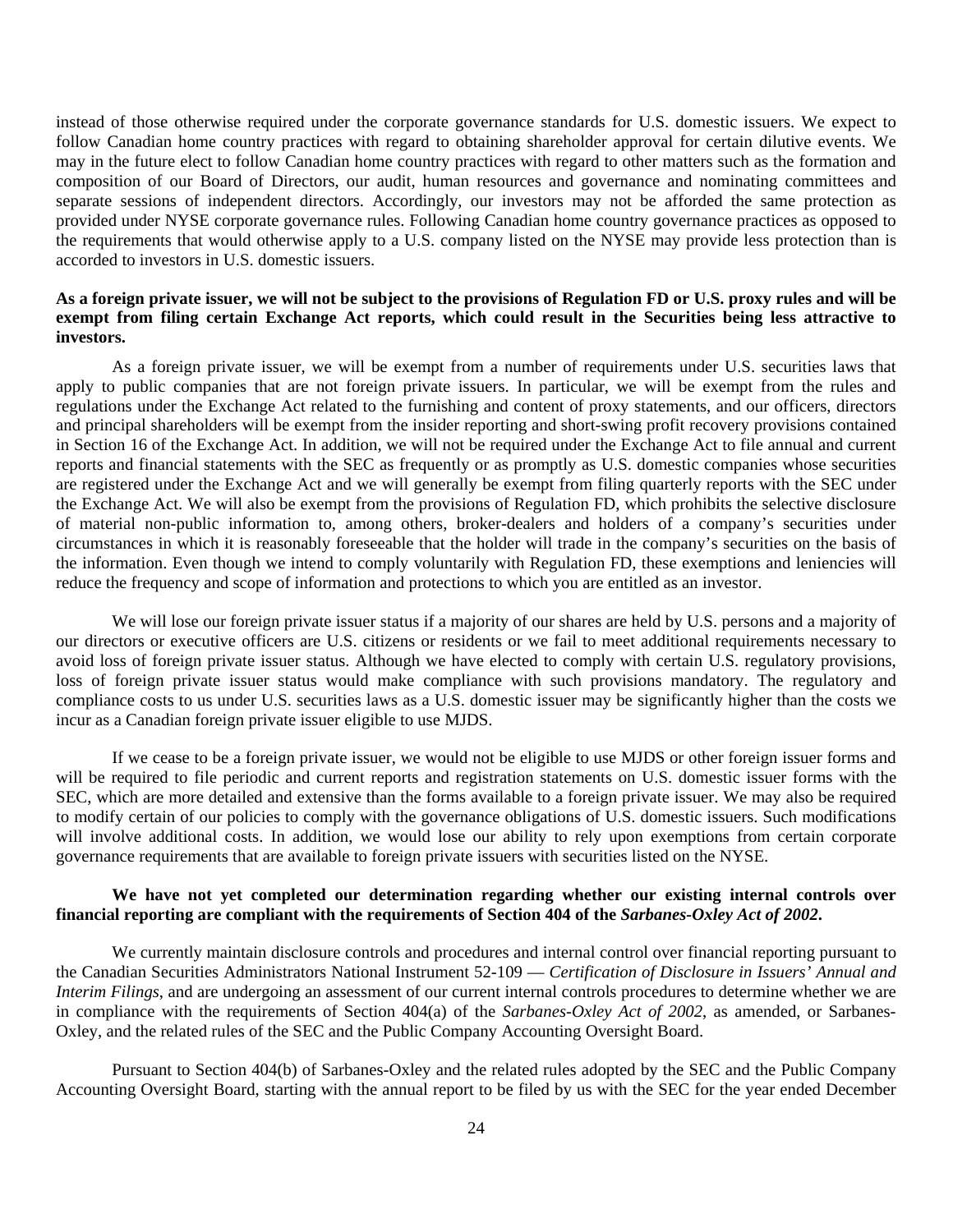31, 2017, our independent auditors will be required to attest to the effectiveness of our internal control over financial reporting. The process of confirming that our independent auditors will provide the required attestation in respect of our annual report has commenced and will require the investment of substantial additional time and resources, including by our Chief Financial Officer and other members of our senior management, as well as higher than anticipated operating expenses including independent auditor fees. Our failure to satisfy the requirements of Section 404 of Sarbanes-Oxley on an ongoing and timely basis, or any failure in our internal controls, could result in the loss of investor confidence in the reliability of our financial statements, which in turn could negatively affect the trading price of our securities and could have a material adverse effect on our results of operations and harm our reputation. Further, we can provide no assurance that our independent auditors will be able to provide the required attestation. If we are required in the future to make changes to our internal controls over financial reporting, it could adversely affect our operations, financial reporting and/or results of operations and could result in an adverse opinion on internal controls over financial reporting from our independent auditors.

## **AUDITORS**

Our auditors are Ernst & Young LLP, Chartered Professional Accountants, Fortis Place, 5 Springdale Street, Suite 800, St. John's, Newfoundland and Labrador A1E 0E4. Ernst & Young LLP report that they are independent of us in accordance with the Rules of Professional Conduct of the Association of Chartered Professional Accountants of Newfoundland and Labrador and in accordance with the applicable rules and regulations of the SEC and the Public Company Accounting Oversight Board.

The auditors of ITC are Deloitte & Touche LLP, located in Detroit, Michigan. Deloitte & Touche LLP has audited the consolidated financial statements and financial statement schedule of ITC as at December 31, 2015 and December 31, 2014 and for the years ended December 31, 2015, 2014 and 2013 together with the notes thereto and the auditor's report thereon dated February 25, 2016, which are included in the ITC Business Acquisition Report and the Management Information Circular incorporated by reference in this Prospectus. Deloitte & Touche LLP, certified public accountants, are independent with respect to ITC within the meaning of the Securities Act, and the applicable rules and regulations thereunder adopted by the SEC and the Public Company Accounting Oversight Board.

## **LEGAL MATTERS**

Unless otherwise specified in a Prospectus Supplement relating to a specific offering of Securities, certain legal matters relating to the offering of Securities will be passed upon on our behalf by Davies Ward Phillips & Vineberg LLP, Toronto. At the date hereof, partners and associates of Davies Ward Phillips & Vineberg LLP own beneficially, directly or indirectly, less than 1% of any of our securities or any of our associates or affiliates.

## **PURCHASERS' STATUTORY AND CONTRACTUAL RIGHTS**

Securities legislation in certain of the provinces of Canada provides purchasers with the right to withdraw from an agreement to purchase securities. This right may only be exercised within two business days after receipt or deemed receipt of a prospectus and any amendment, irrespective of the determination at a later date of the purchase price of the securities distributed. In several of the provinces, the securities legislation further provides a purchaser with remedies for rescission or, in some jurisdictions, revisions of the price or damages if the prospectus and any amendment contains a misrepresentation or is not delivered to the purchaser, provided that the remedies for rescission, revisions of the price or damages are exercised by the purchaser within the time limit prescribed by the securities legislation of the purchaser's province. The purchaser should refer to any applicable provisions of the securities legislation of the purchaser's province for the particulars of these rights or consult with a legal advisor.

In an offering of convertible, exchangeable or exercisable Securities, original purchasers will have a contractual right of rescission following the conversion, exchange or exercise of such Securities in the event that this Prospectus, the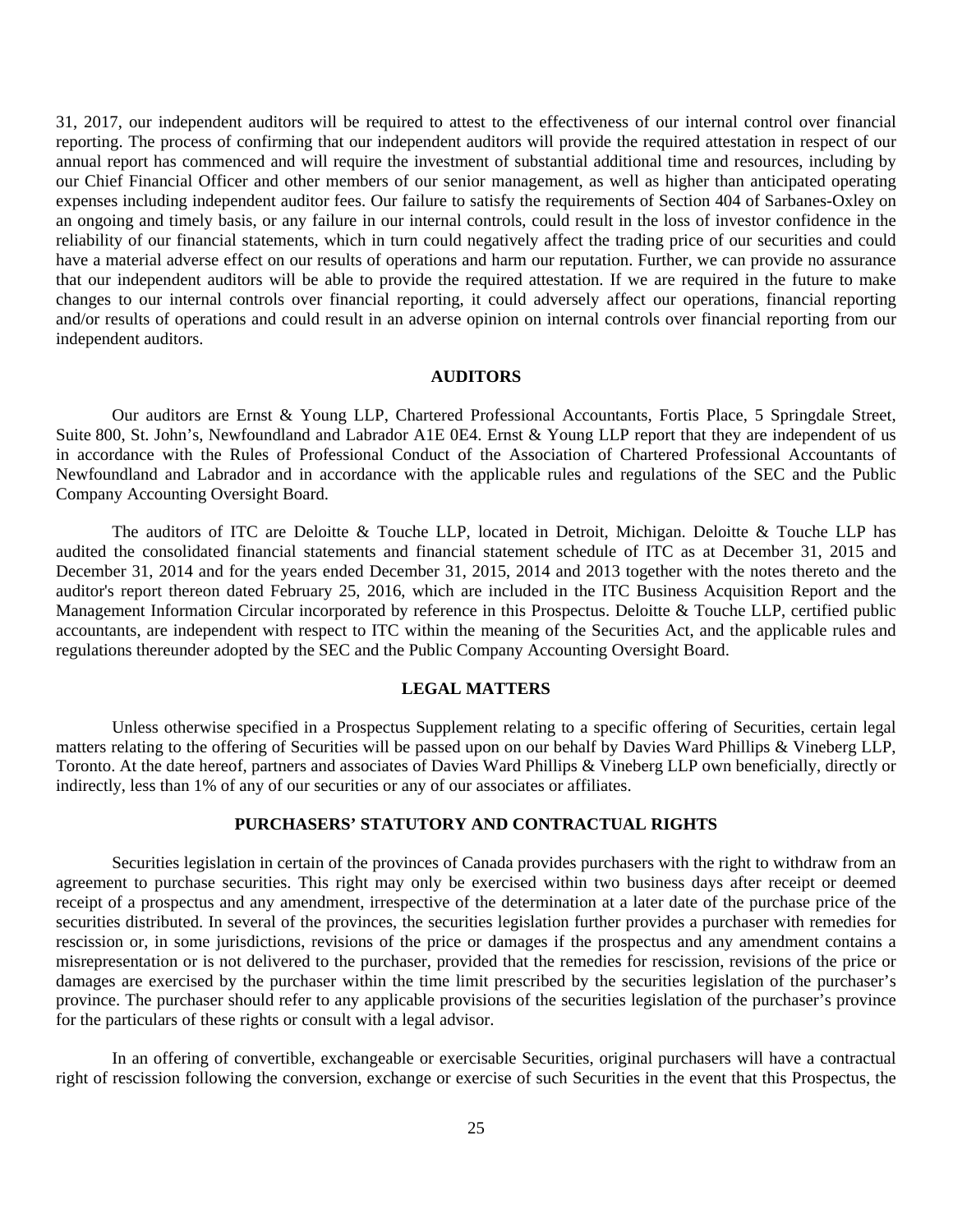applicable Prospectus Supplement or any amendment thereto contains a misrepresentation. The contractual right of rescission will entitle such original purchasers to receive, upon surrender of the securities issued upon conversion, exchange or exercise of such Securities, the amount paid for such Securities, provided that the right of rescission is exercised within 180 days from the date of the purchase of such Securities under the applicable Prospectus Supplement.

Original purchasers of convertible, exchangeable or exercisable Securities are further cautioned that in an offering of convertible, exchangeable or exercisable Securities, the statutory right of action for damages for a misrepresentation contained in a prospectus is, under the securities legislation of certain provinces and territories, limited to the price at which the convertible, exchangeable or exercisable Security was offered to the public under the prospectus offering. Accordingly, any further payment made at the time of conversion, exchange or exercise of the security may not be recoverable in a statutory action for damages in such provinces or territories. The purchaser should refer to any applicable provisions of the securities legislation of the purchaser's province or territory for the particulars of this right of action for damages or consult with a legal adviser.

## **ENFORCEABILITY OF CIVIL LIABILITIES**

We are incorporated under the laws of the Province of Newfoundland and Labrador, Canada. The majority of our directors and officers, and some of the experts named in this Prospectus, are residents of Canada, and all or a substantial portion of their assets, and a substantial portion of our assets, are located outside the U.S. We have appointed an agent for service of process in the U.S., but it may be difficult for holders of Securities who reside in the U.S. to effect service within the U.S. upon those directors, officers and experts who are not residents of the U.S. It may also be difficult for holders of the Securities who reside in the U.S. to realize in the U.S. upon judgments of courts of the U.S. predicated upon our civil liability and the civil liability of our directors and officers and experts under U.S. federal securities laws.

We have filed with the SEC, concurrently with the registration statement on Form F-10, an appointment of agent for service of process on Form F-X. Under the Form F-X, we have appointed CT Corporation System, 111 Eighth Avenue, New York, New York 10011, as our agent for service of process in the U.S. in connection with any investigation or administrative proceeding conducted by the SEC, and any civil suit or action brought against us in a U.S. court arising out of or related to or concerning the offering of the Securities under the registration statement.

We have been advised by our Canadian counsel, Davies Ward Phillips & Vineberg LLP, that a judgment of a U.S. court predicated solely upon civil liability under U.S. federal securities laws would probably be enforceable in Canada if the U.S. court in which the judgment was obtained has a basis for jurisdiction in the matter that would be recognized by a Canadian court for the same purposes. We have also been advised by Davies Ward Phillips & Vineberg LLP, however, that there is real doubt whether an action could be brought in Canada in the first instance on the basis of liability predicated solely upon U.S. federal securities laws.

Two of our directors, Ms. Maura J. Clark and Ms. Margarita K. Dilley, reside outside of Canada and each has appointed Fortis Inc., Suite 1100, 5 Springdale Street, P.O. Box 8837, St. John's, Newfoundland and Labrador A1B 3T2 as agent for service of process. Investors are advised that it may not be possible to enforce judgments obtained in Canada against any person that resides outside of Canada, even if such person has appointed an agent for service of process.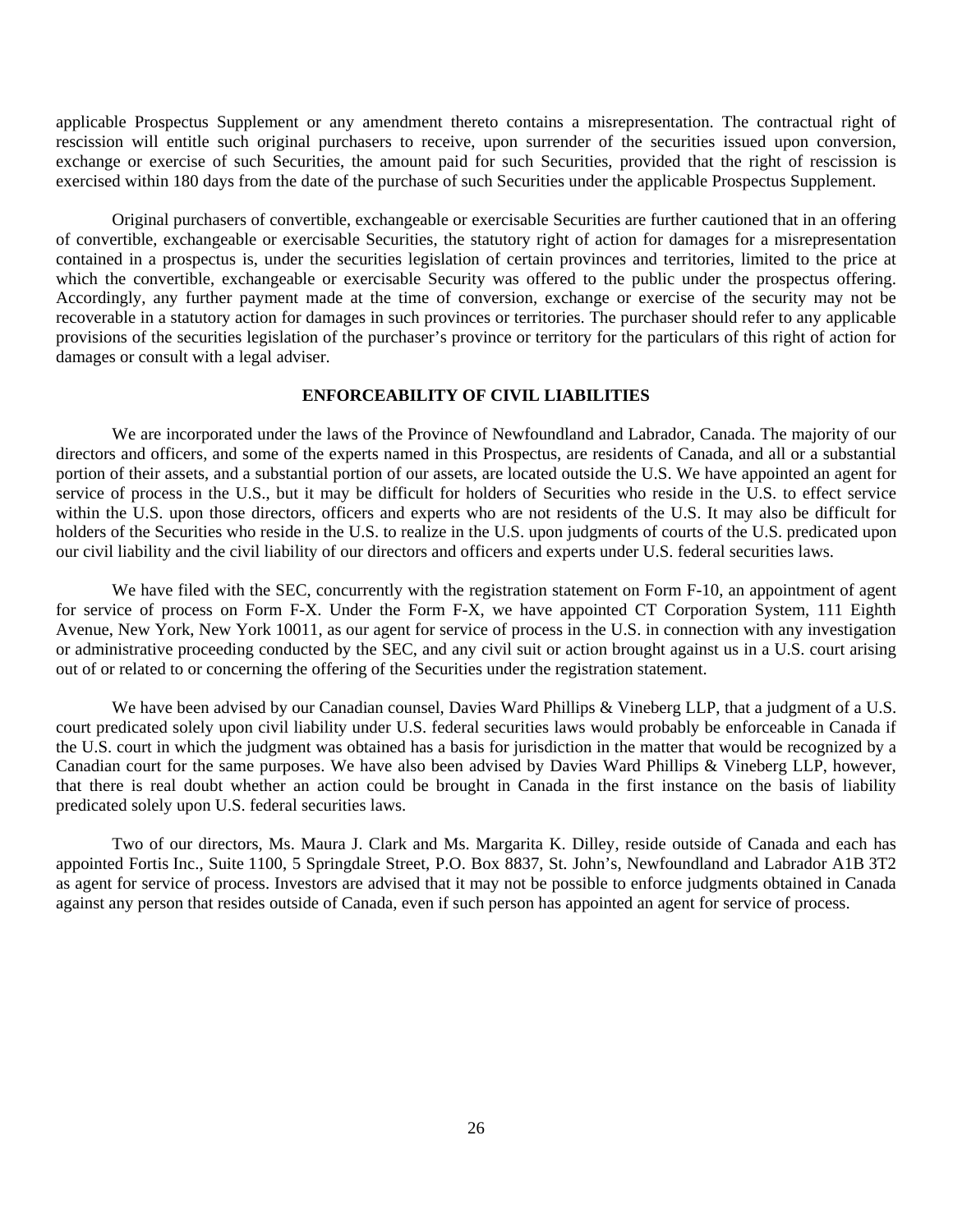#### **GLOSSARY**

Unless we have indicated otherwise, or the context otherwise requires, references in this Prospectus to "Fortis", "we", "us" and "our" refer to Fortis Inc. and our consolidated subsidiaries.

"**Annual Financial Statements**" refers to our audited comparative consolidated financial statements as at December 31, 2015 and December 31, 2014 and for the fiscal years ended December 31, 2015 and 2014, together with the notes thereto and the auditors' report thereon dated February 17, 2016.

"**Annual MD&A**" refers to our Management Discussion and Analysis of financial condition and results of operations dated February 17, 2016 for the fiscal year ended December 31, 2015.

"**Base Rate Complaints**" refers to two complaints filed with FERC covering two refund periods running consecutively from November 12, 2013 through May 11, 2016 to which International Transmission Company, Michigan Electric Transmission Company, LLC and ITC Midwest LLC are subject, as described in detail in "Schedule E—ITC Historical Financial Statements and Management's Discussion and Analysis" in the Management Information Circular and in the interim financial statements of ITC included in the ITC Business Acquisition Report, in each case incorporated by reference in this Prospectus.

"**Board of Directors**" refers to our board of directors.

"**Bonus Depreciation**" refers to federal U.S. bonus tax depreciation.

"**Canadian Co-trustee**" means BNY Trust Company of Canada, in its capacity as Canadian co-trustee under the U.S. Indenture.

"**Canadian Indenture**" refers to the trust indenture dated July 2, 2009, between us and Computershare Trust Company of Canada.

"**Central Hudson**" refers to Central Hudson Gas & Electric Corporation.

"**Common Shares**" refers to our common shares.

"**Debt Securities**" refers to unsecured debt securities that may be issued by us under a Prospectus Supplement.

"**Escrow Agent**" refers to the financial institution authorized to carry on business as a trustee that will enter into a Subscription Receipt Agreement in connection with any issuance of Subscription Receipts.

"**Escrowed Funds**" refers to the gross proceeds from the sale of the Subscription Receipts, together with interest and income earned thereon.

"**Exchange Act**" refers to the *U.S. Securities Exchange Act of 1934*, as amended.

"**Exchangeable Notes**" refers to, collectively, our US\$500 million 2.100% Notes due 2021 and our US\$1,500 million 3.055% Notes due 2026.

"**First Preference Shares**" refers to our first preference shares.

"**First Preference Shares, Series F**" refers to our Cumulative Redeemable First Preference Shares, Series F.

"**First Preference Shares, Series G**" refers to our Cumulative Redeemable Five-Year Fixed Rate Reset First Preference Shares, Series G.

"**First Preference Shares, Series H**" refers to our Cumulative Redeemable Five-Year Fixed Rate Reset First Preference Shares, Series H.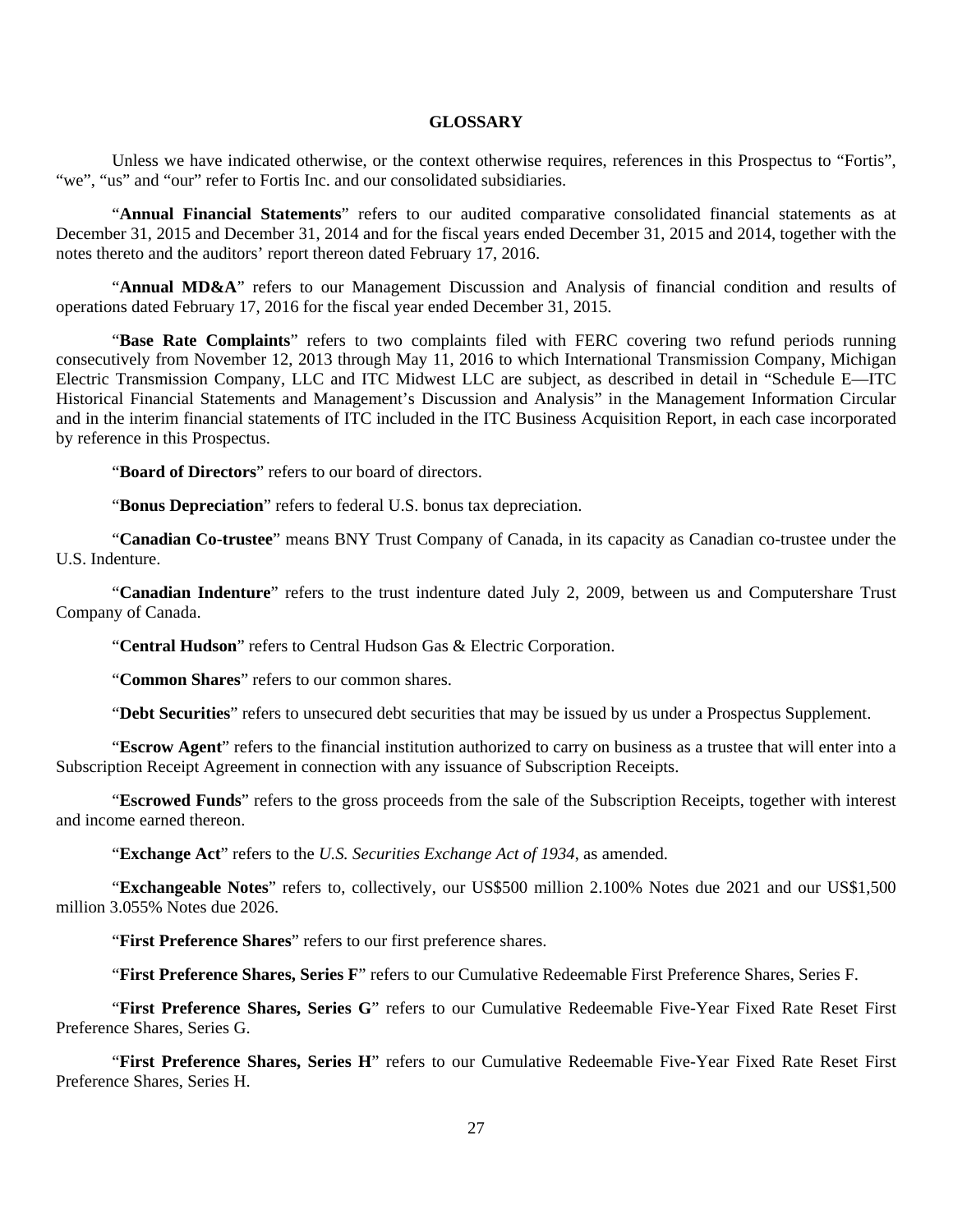"**First Preference Shares, Series I**" refers to our Cumulative Redeemable Floating Rate First Preference Shares, Series I.

"**First Preference Shares, Series J**" refers to our Cumulative Redeemable First Preference Shares, Series J.

"**First Preference Shares, Series K**" refers to our Cumulative Redeemable Fixed Rate Reset First Preference Shares, Series K.

"**First Preference Shares, Series M**" refers to our Cumulative Redeemable Fixed Rate Reset First Preference Shares, Series M.

"**FortisAlberta**" refers to FortisAlberta Inc.

"**GIC**" refers to GIC Pte Ltd.

"**Indentures**" has the meaning set forth in the section entitled "Description of Securities Offered—Debt Securities".

"**Initial Purchasers**" refers to the initial purchasers of our Exchangeable Notes.

"**Interim Financial Statements**" refers to our unaudited comparative interim consolidated financial statements as at September 30, 2016 and for the three and nine months ended September 30, 2016 and 2015, together with the notes thereon.

"**Interim MD&A**" refers to our Management Discussion and Analysis of financial condition and results of operations for the three and nine months ended September 30, 2016.

"**ITC**" refers to ITC Holdings Corp.

"**ITC Business Acquisition Report**" means the business acquisition report dated November 23, 2016 with respect to the acquisition of ITC completed on October 14, 2016.

"**ITC Regulated Operating Subsidiaries**" refers, collectively, to International Transmission Company, Michigan Electric Transmission Company, LLC, ITC Midwest LLC and ITC Great Plains, LLC.

"**Management Information Circular**" refers to our Management Information Circular dated March 18, 2016 prepared in connection with our annual and special meeting of shareholders held on May 5, 2016.

"**Outstanding First Preference Shares**" refers to, collectively, our First Preference Shares, Series F; First Preference Shares, Series G; First Preference Shares, Series H; First Preference Shares, Series I; First Preference Shares, Series J; First Preference Shares, Series K; and First Preference Shares, Series M.

"**Prospectus**" refers to this short form base shelf prospectus, as amended or supplemented from time to time.

"**Prospectus Supplement**" refers to a prospectus supplement relating to an offering of Securities accompanying and incorporated by reference into this Prospectus.

"**Release Conditions**" refers to conditions for the exchange of Subscription Receipts into Common Shares, First Preference Shares, Second Preference Shares or Debt Securities, as applicable.

"**Sarbanes-Oxley**" refers to the *Sarbanes-Oxley Act of 2002*, as amended.

"**Second Preference Shares**" refers to our second preference shares.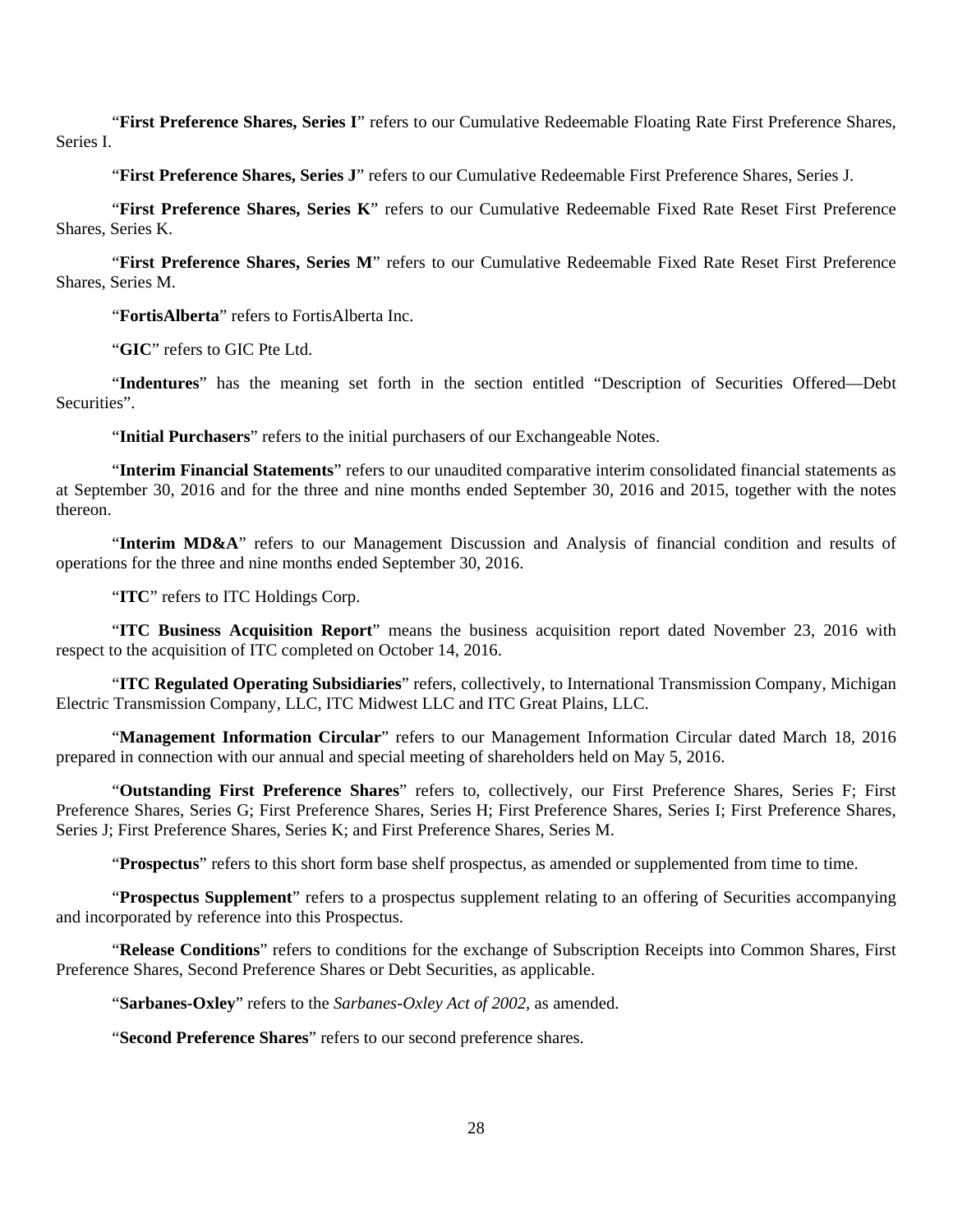"**Securities**" refers to, collectively, Common Shares, First Preference Shares, Second Preference Shares, Subscription Receipts and/or Debt Securities.

"**Securities Act**" refers to the *U.S. Securities Act of 1933*, as amended.

"**Selling Securityholder**" refers to any of our securityholders that distributes Securities under this Prospectus and an accompanying Prospectus Supplement, which may include one or more of our wholly owned subsidiaries.

"**Subscription Receipt Agreement**" refers to the subscription receipt agreement to be entered into among us, one or more underwriters and the Escrow Agent providing for the issuance of Subscription Receipts.

"**Subscription Receipts**" refers to subscription receipts that may be issued by us under a Prospectus Supplement.

"**UNS Electric**" refers to UNS Electric, Inc.

"**UNS Energy**" refers to, collectively, Tucson Electric Power Company, UNS Gas, Inc. and UNS Electric, Inc.

"**U.S. Indenture**" refers to the trust indenture dated as of October 4, 2016 among us, the U.S. Trustee and the Canadian Co-trustee.

"**U.S. Trustee**" refers to The Bank of New York Mellon.

Further, as used in this Prospectus, the abbreviations contained herein have the meanings set forth below.

|                        | EDGARElectronic Document Gathering and Retrieval System              |
|------------------------|----------------------------------------------------------------------|
|                        | ESPP our Employee Share Purchase Plan                                |
|                        | FERC U.S. Federal Energy Regulatory Commission                       |
| ITC ITC Holdings Corp. |                                                                      |
|                        |                                                                      |
|                        |                                                                      |
|                        |                                                                      |
|                        | NYSE New York Stock Exchange                                         |
|                        |                                                                      |
|                        |                                                                      |
|                        | SEDAR Canadian System for Electronic Document Analysis and Retrieval |
|                        |                                                                      |
|                        | TSX Toronto Stock Exchange                                           |
|                        |                                                                      |
|                        | U.S. GAAP U.S. generally accepted accounting principles              |
|                        |                                                                      |